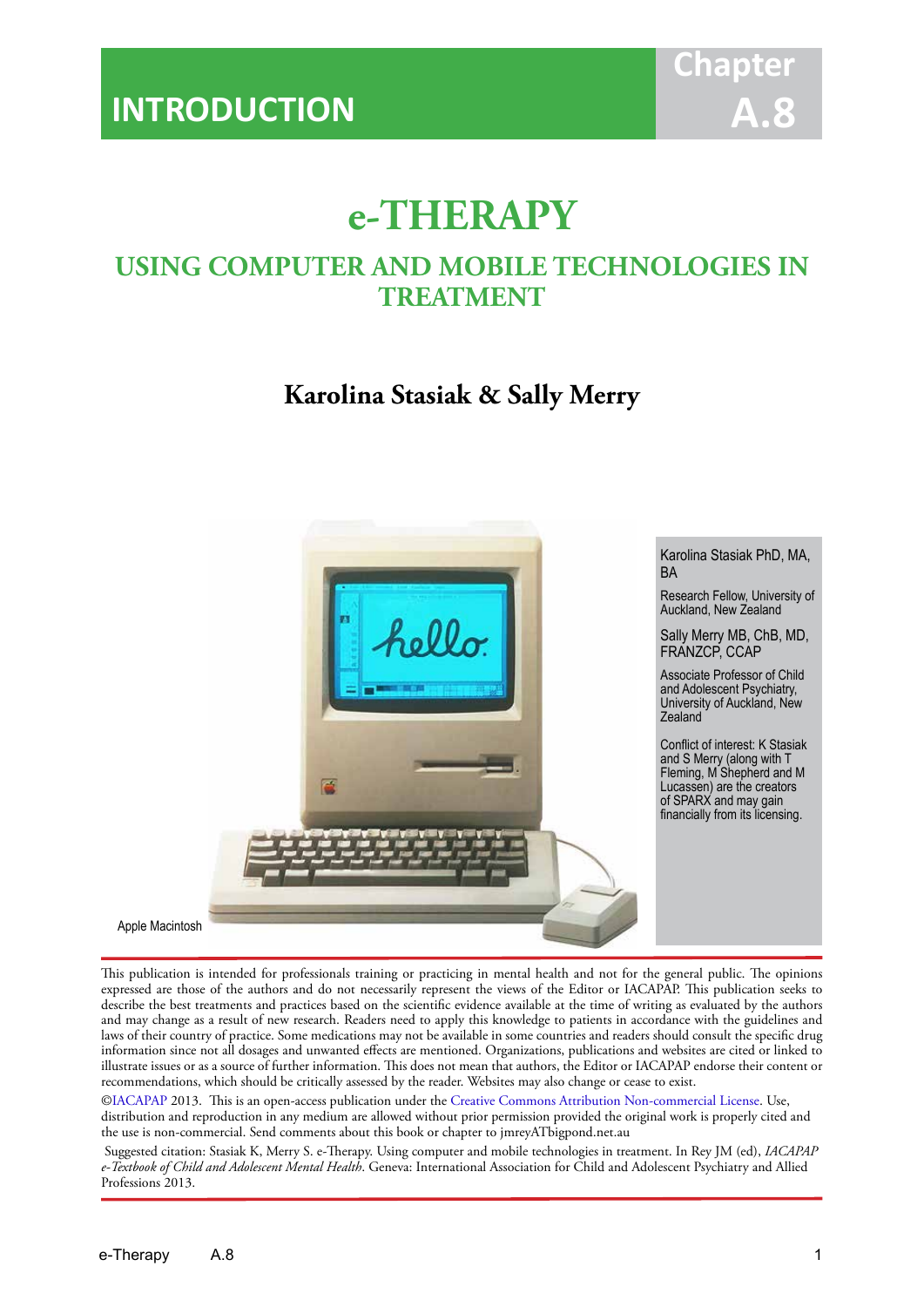| <b>DEFINITIONS</b>                                                                                                                                                                                                                          |                                                                                                                                                                                                                                                                                                                                                                                                                                                                                                        |  |  |  |
|---------------------------------------------------------------------------------------------------------------------------------------------------------------------------------------------------------------------------------------------|--------------------------------------------------------------------------------------------------------------------------------------------------------------------------------------------------------------------------------------------------------------------------------------------------------------------------------------------------------------------------------------------------------------------------------------------------------------------------------------------------------|--|--|--|
| This is an emerging research and clinical field and consequently the terms used are new and<br>evolving. There is some discrepancy in the terminology used by the various researchers. In this<br>chapter we use the following definitions: |                                                                                                                                                                                                                                                                                                                                                                                                                                                                                                        |  |  |  |
| e-Health<br>(e-health or ehealth)                                                                                                                                                                                                           | An umbrella term that encompasses the use of information and communication<br>technology in the health sector.                                                                                                                                                                                                                                                                                                                                                                                         |  |  |  |
| e-Therapy<br>(e-therapy or<br>etherapy)                                                                                                                                                                                                     | A generic term that covers a broad range of psychological and behavioural therapies<br>delivered with the assistance of digital/computer technology (it is often used<br>interchangeably with computerised therapy or computer delivered therapy). Modes<br>of delivery can include a personal computer, the internet, telephone interactive voice<br>response (IVR) systems, or a combination of these. e-Therapy can include facilitated<br>'therapeutic chat rooms' and therapy supported by email. |  |  |  |
| Computerised<br>cognitive<br>behavioural therapy<br>(CCBT)                                                                                                                                                                                  | A type of e-Therapy that involves the delivery of CBT via a computer interface.                                                                                                                                                                                                                                                                                                                                                                                                                        |  |  |  |
| m-Health<br>(m-health or<br>mhealth)                                                                                                                                                                                                        | An emerging field within the broader e-Health domain that involves the delivery of health-<br>based services on mobile devices (mobile phones, smart phones, tablets and devices<br>monitoring and collecting patients' data). m-Health interventions vary and can take the<br>form of mobile phones being used to collect and store clinical data, as well as to remind<br>patients of an upcoming appointment or provide text message-based counselling.                                             |  |  |  |

- *• Effective e-Therapies exist for a range of disorders and client groups.*
- *• The vast majority of e-Therapies have been designed for those at the mild to moderate spectrum of mental illness severity or for prevention.*
- *• The quality of studies examining the effectiveness of e-Therapy varies but continues to improve. More research is needed with patients in real clinical settings as well as rigorous RCTs with longer-term follow ups.*
- *• Systematic reviews of e-Therapies for children and adolescents with depression or anxiety have shown promising evidence for efficacy, safety and acceptability.*
- *• The development of and research into e-Therapies for children and adolescents lag behind those for adults but young people's enthusiasm for digital media suggests that this group may be an ideal target.*
- *• Rapid technological innovations are predicted to continue and have the potential to reshape e-Therapies into sophisticated interventions that are routinely used in clinical practice.*
- *• There is scarce research into e-Therapies with diverse or minority patient groups. Cultural acceptability of e-Therapies has received limited research attention.*
- *• The digital divide is slowly diminishing in the low- and middle-income countries as technology costs decrease; however, significant resources are needed to bring effective e-Therapies into clinical practice in these countries.*
- *• m-Health programs use mobile phone and other mobile devices to deliver health interventions. They are particularly well suited to low- and middle-income countries as mobile phones are cheaper and ownership rates are rapidly growing.*
- *• e-Therapies can be delivered at a fraction of the cost of traditional mental health interventions. m-Health interventions are potentially even more cost effective and may have a wider reach.*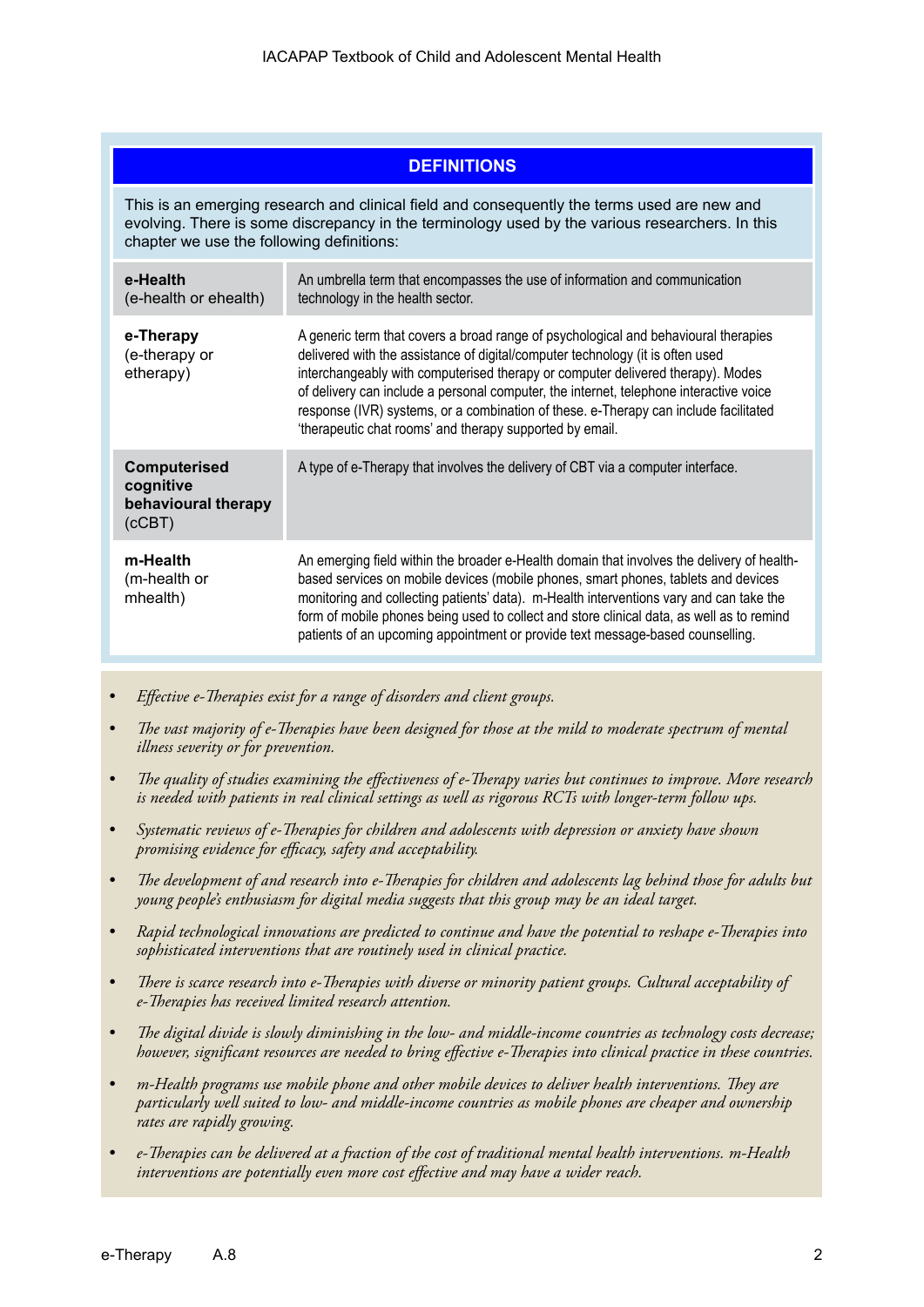e-Therapy is an emerging and fast developing field of research and practice that involves the application of digital technologies to assist or deliver psychotherapy. Systematic research in this field began two decades ago with mixed results but as computer technology matures so does e-Therapy. Each year more studies are published, extending the application of e-Therapy to different populations, disorders and clinical settings. The potential ability to deliver more psychological care to those who need it (and who otherwise might not be able to receive it), to extend the efficiency of scarce clinical resources and to improve monitoring of outcomes presents a great opportunity as we look to the future. The challenges in evaluating and employing computer programs clinically cannot be understated. Currently, the vast majority of e-Therapy programs has been developed for adults and more work is needed to find the most suitable and engaging ways to do this for children and adolescents. Clinical implementation of e-Therapy has begun in some countries but low-income nations face significant cost barriers. Mobile phones may offer a more cost-effective solution and we describe some m-Health interventions that may be relevant to child and adolescent mental health.

# **HISTORICAL NOTE**

The computer program often credited with being used in psychiatric treatment for the first time was called '*Eliza*' (Weizenbaum,1966). In fact, *Eliza* was designed as a pilot project in the use of 'natural language' between a human and computer. However, because it used a Rogerian, nondirective interview style largely rephrasing many of the patient's statements as questions and posing them back—it has often been mistakenly assumed that this was an attempt to emulate a therapist. At the time when computers were a mere novelty among the scientific fraternity and were virtually unknown to the general public, the program attracted considerable negative attention. For many years *Eliza* has been used to highlight the limitations of computers in psychotherapy.

The real beginning of e-Therapy research and practice began in the late 1980s as the decade saw rapid technological development and the spreading use of personal computers. It became apparent that computers' unique attributes of interactivity, storage, analysis and display of data as well as multimedia features could be used to offer self-help in a potentially more attractive and engaging format than written materials (Wright & Wright, 1997). One of the first empirically evaluated interventions was a cCBT program for adults with depression (Selmi et al, 1990), which demonstrated that the computer-delivered therapy was as effective as therapist-delivered CBT in a small trial.

The first e-Therapy programs were really simple and predominately text-based. They essentially involved presenting written text describing self-help strategies to be read off the screen. Interactivity was limited to multi-choice questions. As the technology matured the programs have become increasingly more sophisticated. The new wave of e-Therapy programs allows for greater interactivity, relies more heavily on multimedia (voice, video, animation), incorporates automated emails and text messages (SMS) to enhance adherence or augment the content.

One of the most recent developments is '*gamification*' or the convergence of 'serious games' (games designed for a primary purpose other than pure entertainment) with e-Health and e-Therapy. While computer games have



Click on the image to view an online version of *Eliza*. It quickly becomes apparent that the program simply presents back the text written by the user and it cannot adapt to form the flow of a real conversation.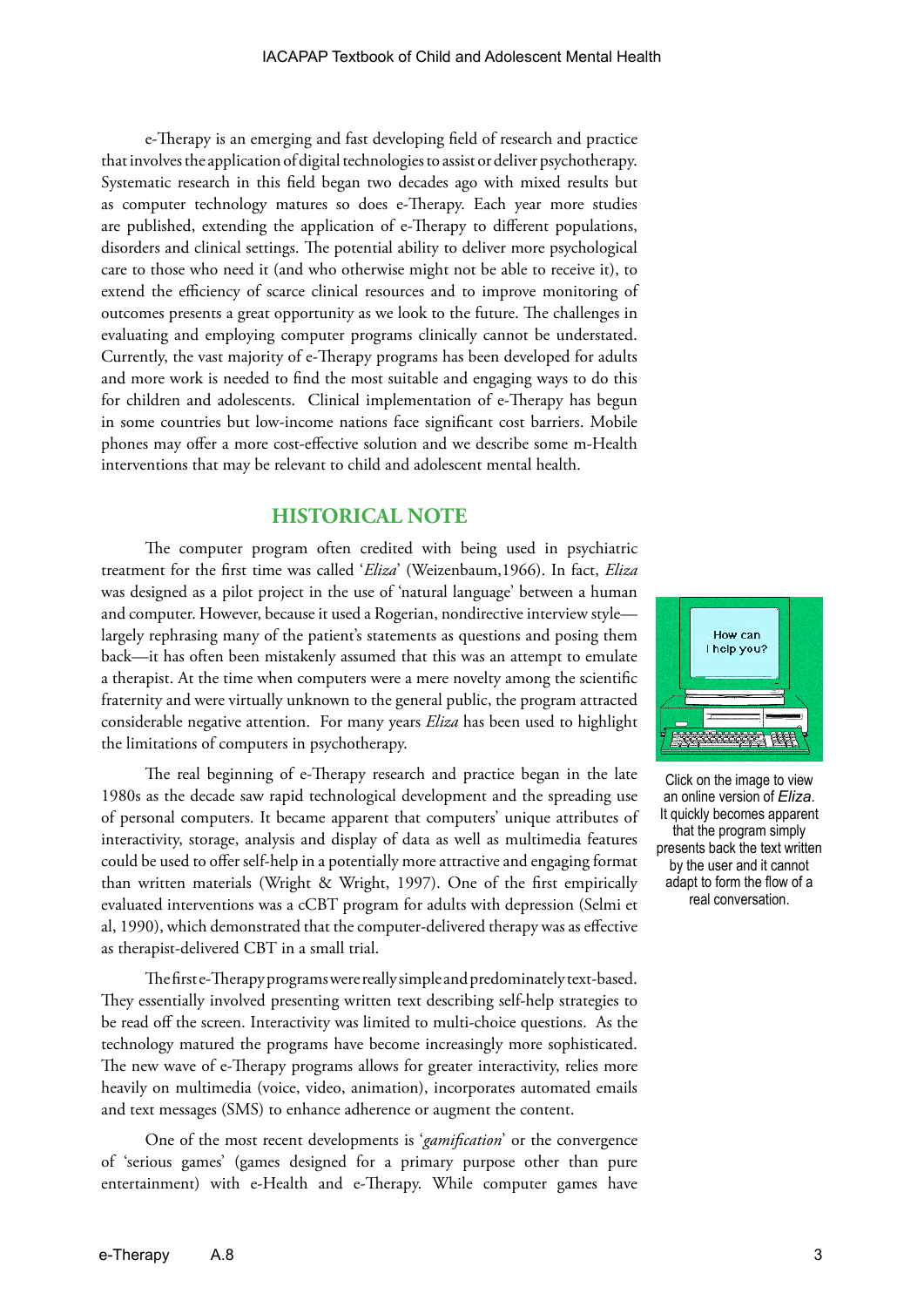received some negative attention, particularly around suggestions that violent video/computer games may cause an increase in aggression (Anderson, 2004), the potential of computer games applied to learning is enormous (Lieberman, 2006) and, in particular, it is thought that serious games can make a positive contribution (Connolly et al, 2012). An example of a serious e-Health game is *Re-Mission*, which was shown to improve behavioural outcomes for young patients with cancer in a multisite randomised controlled trial (Kato et al, 2008). An e-Therapy program that uses a platform of a fantasy game to teach CBT skills for adolescents with depression is *SPARX* (see below).

Another innovation that seemingly brings science-fiction into reality is the use of virtual reality in psychiatric care, particularly in the treatment of posttraumatic stress disorder (PTSD) and anxiety disorders. Some of the research has been driven by the need to treat large numbers of returning soldiers from war and other conflict zones. Virtual reality involves a computer-generated



simulation of a three-dimensional image or environment. Users can interact with it in a seemingly real or physical way by using special electronic equipment such as a helmet with a screen inside or gloves fitted with sensors. Virtual reality treatment offers the potential to create a sense of realism in a safe environment under the guidance of a therapist who can, for example, guide the patient through a series of graded exposure exercises where the feared stimulus is simulated in the safety of the virtual environment. Virtual reality is still a new technique that has not been adopted in routine clinical care, predominantly due to the cost of the equipment. However, laboratory evaluations have shown it to be a safe and effective treatment in some conditions. For example, in a randomized controlled trial (RCT) of 30 military personnel with combat related PTSD, those treated with graded exposure using virtual reality improved significantly more than those given usual care (McLay et al, 2001). A meta-analysis of 21 studies of virtual reality exposure therapy in the treatment of anxiety and specific phobias has shown it to be promising although more rigorous research is needed (Parsons & Rizzo, 2008). Very little is known about the use of virtual reality treatment with children and adolescents in psychiatric settings; however, some successes have been noted in

# **Gamification**

The use of game mechanics in a non-game context in order to engage users.

Click on the image to access *Re-Mission*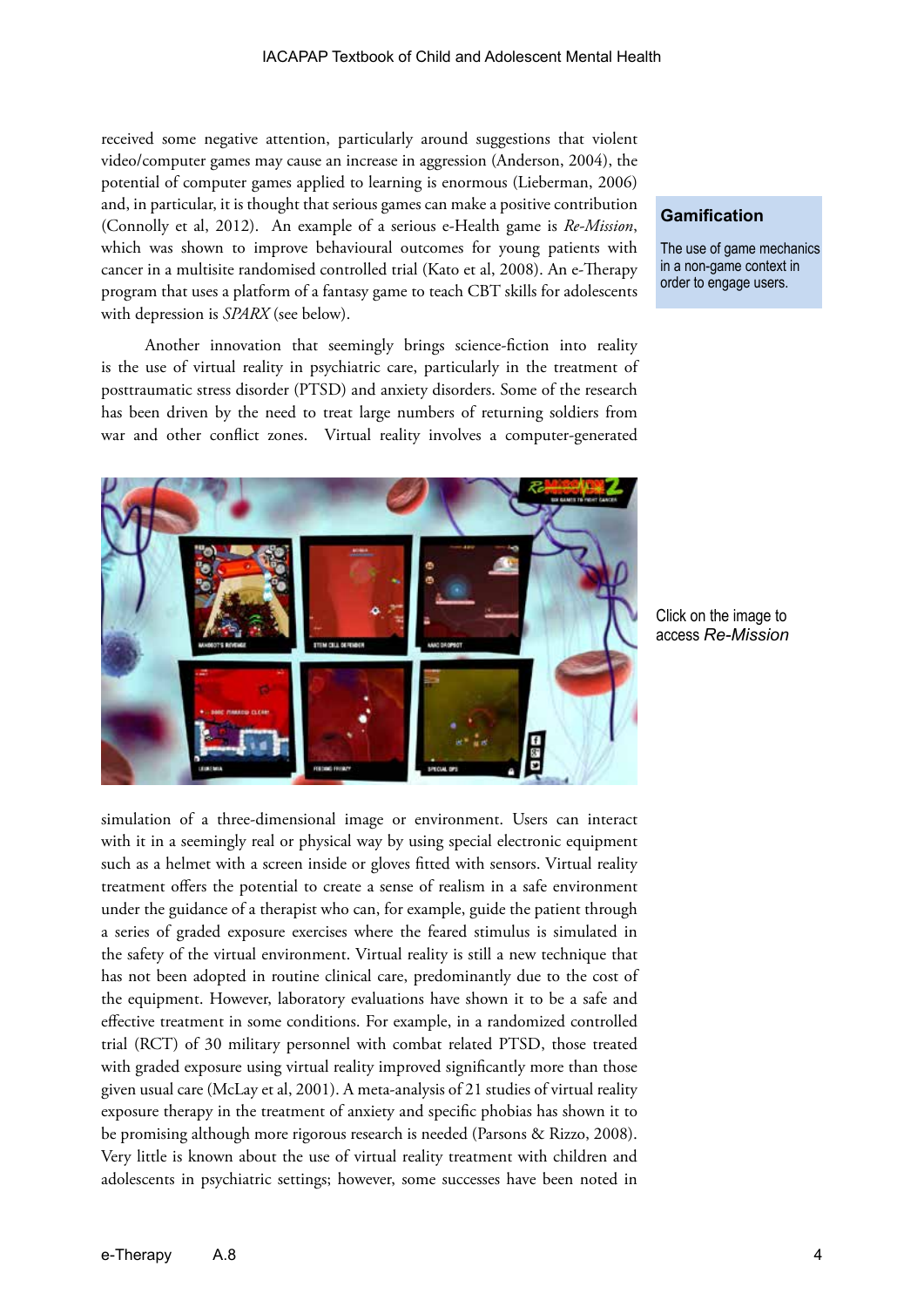using virtual reality video games as a distraction to reduce pain in children in an experimental setting (Law et al, 2011).

Another recent innovation being investigated is the application of biofeedback to e-Therapy. Biofeedback is a treatment technique in which people are trained to improve their health by using signals from their own bodies. One of the applications in psychotherapy is to help tense and anxious clients learn to relax. Traditional biofeedback equipment may, for example, include a sensor that picks up electrical signals in the muscles, which are then translated into a form that the patient can easily recognise (e.g., a flashing light or a sound). Biofeedback exercises can be done with a therapist in a clinic; however, biofeedback may also be incorporated into computer-assisted therapy. One exciting proposition is to integrate biofeedback into a serious game to engage a child in a therapeutic exercise. For example, biofeedback may be used in a computer game to teach an anxious child how to relax in order to 'win' a quest. Biofeedback programs that use simple galvanic skin response and heart rate variability sensors, which are placed on fingers to detect stress-related physiological changes, are already available on the market for adults and for children (<http://www.somaticvision.com/products>). One of the commercially available programs is '*The Journey to the Wild Divine*' (Bell, 2003) in which the user completes a range of tasks (e.g., building a bridge) by controlling the environment through galvanic skin response and heart rate variability sensors. This requires the user to slow down the breathing and reduce muscle tension. Quality empirical evaluations of these games are rare although some studies have been published recently. For example, 24 clinic referred children aged 9-17 with anxiety were randomised to a biofeedback game intervention (*Journey to the Wild Divine* as well as another program, *Freeze-Frame 2.0* (Childre, 2005)) combined with face-to-face therapy or to a waiting list. Those in the intervention group had significantly reduced symptoms of anxiety and depression at the end of an 8-session treatment compared to those on the waiting list (Knox et al, 2011). Other studies which have shown emerging evidence of efficacy include stress management for children (Pop-Jordanova & Gucev, 2010) and relaxation training for children with attention deficit hyperactivity disorder (Amon & Cambell, 2008).

To date, computer-based programs have been developed to treat a range of mental health conditions including eating disorders, problem drinking, and obsessive-compulsive disorder, to name a few, but the most frequently targeted conditions are depression and anxiety, which are the focus of this chapter. Most e-therapies have targeted the mild to moderate end of the disorder spectrum or are framed as preventive interventions to treat sub-threshold symptoms or prevent the onset of the full disorder. Whether e-therapies can be successfully and safely used to treat the more severe end of these disorders is currently unknown.

No computer program has yet matched full experience of meaningful human-to-human interaction. It is our belief that this is not the goal of e-Therapy. Computer programs that can be used therapeutically are designed to complement or support clinical practice. Instead, it is important to consider the unique features of computer technology and what they can bring to the practice of psychotherapy. Caring and skilled health professionals need not be alarmed that machines will replace them. Instead, clinicians should view e-Therapy programs as part of a growing clinical toolbox and as opportunities to engage patients or support traditional therapeutic techniques.



Biofeedback sensors

Mental health professionals need not be alarmed that machines will replace them. Clinicians should view e-Therapy programs as part of a growing clinical toolbox and as opportunities to engage patients or support traditional therapeutic techniques.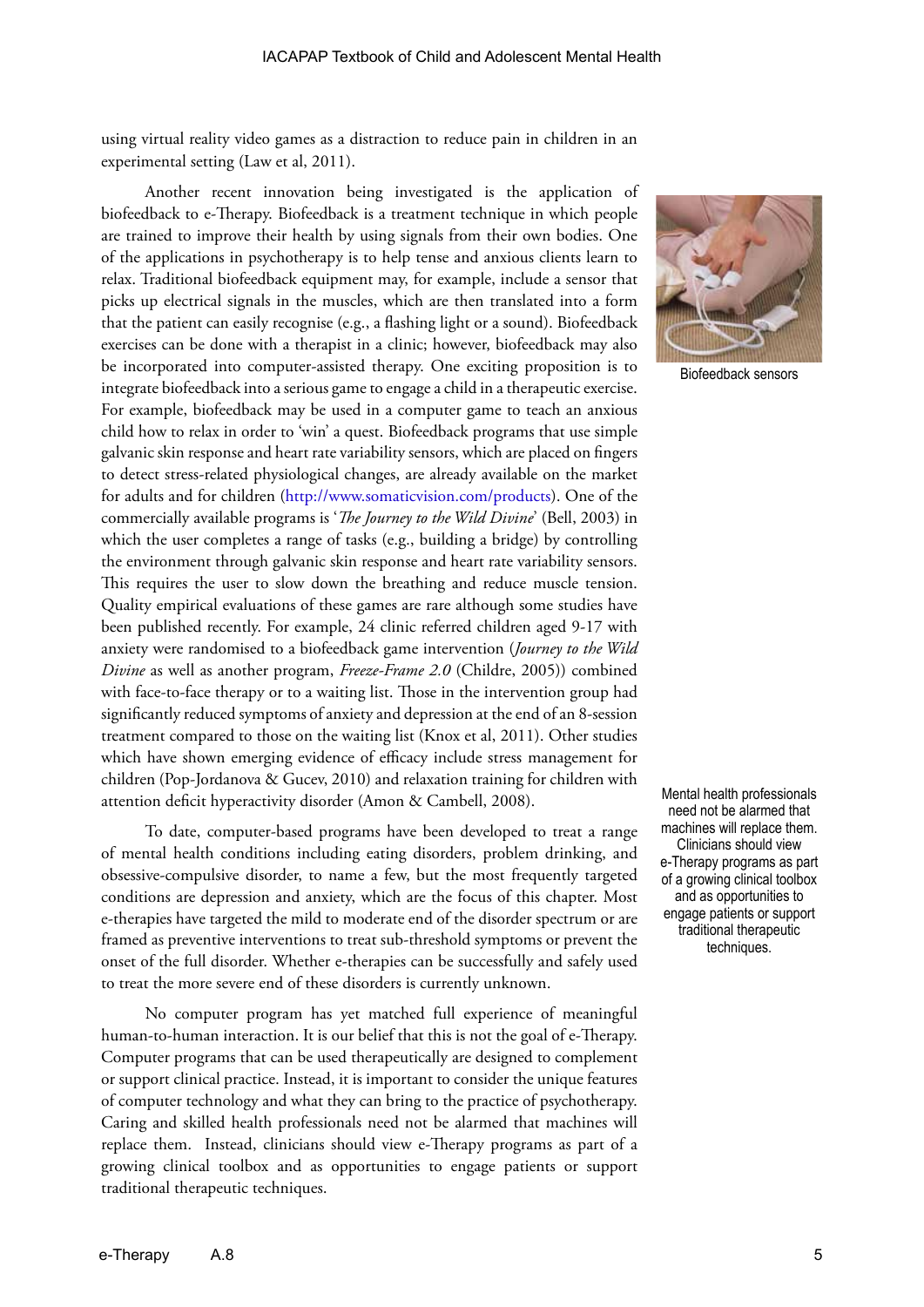# **INTRODUCTION OF e-THERAPIES INTO CLINICAL CARE**

The UK's National Institute for Health and Care Excellence (NICE) has conducted reviews of cCBT for adult depression and anxiety (National Institute for Clinical Excellence, 2004). The review highlighted that more research is still needed in several areas, including trials with patients of all ages, ethnicities and socio-economic groups, as well as patients who are more representative of the clinical populations. Nevertheless, in a review published in 2006, some e-Therapy programs were deemed to have sufficient evidence to be officially endorsed in the review (National Institute for Health and Clinical Excellence, 2006). For

example, an online program called '*Beating the Blues*' (Proudfoot et al, 2004) was recommended for use in the stepped-care management of mild to moderate depression in primary and secondary care (National Institute for Health and Clinical Excellence, 2006). This is believed to be the first recommendation of cCBT by a government regulatory body anywhere in the world. '*Beating the Blues*' is currently offered on 'prescription' by general practitioners in parts of the UK and in New Zealand for patients over 18 years with mild to moderate depression. Subsequently, the NICE 2009 review removed references to any particular cCBT programs and instead NICE broadly endorsed cCBT as an option for first line treatment of mild or sub-threshold depression (National Institute



for Health and Care Excellence, 2009). To date, no e-Therapy program has been recommended or adopted into routine clinical use in treating child and adolescent depression or anxiety.

Computer hardware and software technology are rapidly improving and further scientific breakthroughs in computer evolution are predicted. It is important to recognise that current technologies are just beginning to be tapped by software and hardware developers to deliver therapy for mental health problems. In the near future, technological advances such as improved human-computer interfaces, ultrafast broadband and the proliferation of smartphones (a smartphone is a mobile phone with more advanced computing capability and connectivity than a feature phone) are likely to result in a more widespread use of e-Therapy clinically. Looking long-term, other innovations such as virtual reality and body sensors are likely to reshape the way computers may be used in healthcare generally, and in the treatment of mental health problems particularly. Wright and Wright (1997) eagerly predicted more than 15 years ago that "the therapist of the future may have an extensive 'toolbox' of computer programs that can be prescribed for a broad variety of uses" (p. 325). This prediction has not yet come fully to fruition, but e-Therapy programs are indeed making steady inroads into day-today clinical practice. It is not unreasonable to expect that future applications of digital technologies to healthcare delivery may dramatically change the field.

Virtual reality equipment. Head-mounted display and wired gloves (courtesy of NASA)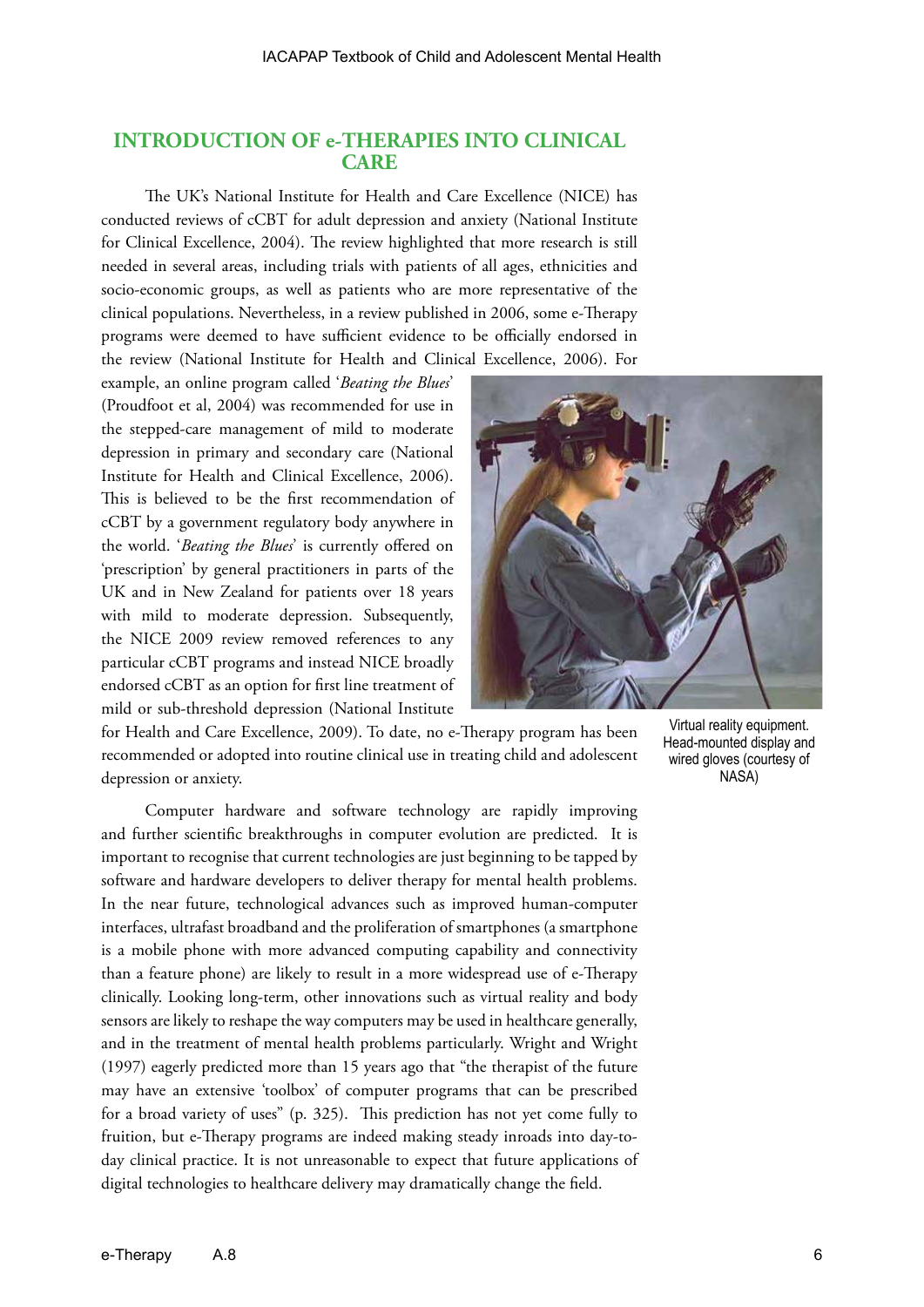# **WHY THE INTEREST IN COMPUTER TECHNOLOGY TO DELIVER INTERVENTIONS FOR MENTAL HEALTH PROBLEMS?**

There are four different yet complementary reasons behind the rationale for using computers and mobile phone technology in therapy. The first is dictated by the economic reality and demands of the modern mental health system and its users. Health care resources are limited and inequitably distributed; it is impossible for the available pool of trained clinicians to deliver care to all those in need, particularly in low-income countries where there may be a child psychiatrist per million population. The second reason is driven by societal changes, especially in relation to attitudes about the use of computers and mobile technologies and their availability. Today, for many individuals throughout the world, computers and mobile phones are an integral part of everyday life, at work and at home. As personal computers become less expensive they become more commonplace

| <b>Economic and</b><br>workforce factors                                                                    | <b>Societal acceptance</b><br>of computer<br>technologies                                                                                                                                                                                            | <b>Features inherent</b><br>to information<br>technology                                                                           | <b>Individual</b><br>preferences                                                                                                                               |
|-------------------------------------------------------------------------------------------------------------|------------------------------------------------------------------------------------------------------------------------------------------------------------------------------------------------------------------------------------------------------|------------------------------------------------------------------------------------------------------------------------------------|----------------------------------------------------------------------------------------------------------------------------------------------------------------|
| Mental health services are<br>under increasing strain -<br>demands for care outstrip<br>available resources | Vast expansion of<br>computers, internet access<br>and mobile phone use over<br>the last two decades                                                                                                                                                 | Computers have unique<br>features (interactivity and<br>multimedia) that are lacking<br>in other self-help options                 | Anonymity. e-Therapy can<br>be accessed in private,<br>without stigma                                                                                          |
| Long waiting lists especially<br>for specialist services                                                    | Cost of computers and<br>mobile phones continues<br>to decrease reducing the<br>'digital divide'                                                                                                                                                     | Interactivity allows the<br>provision of feedback<br>to the user, facilitating<br>engagement in treatment<br>and self-monitoring   | Some people are reluctant<br>to talk to a 'stranger'<br>especially about sensitive<br>issues                                                                   |
| Scarce health care<br>resources need to be better<br>distributed to treat more<br>people                    | Rapid technological<br>innovation is predicted<br>to increase even further.<br>Availability of the internet<br>and mobile phone networks,<br>while still variable, are likely<br>to be broader than the<br>network of mental health<br>professionals | Ability to store, analyse and<br>display data (which can be<br>used to monitor treatment<br>outcomes and improve<br>evidence base) | 'Dr Google' – the internet<br>is increasingly the first port<br>of call when searching for<br>health-related information                                       |
| Low cost interventions<br>should be offered first within<br>a stepped-care approach to<br>healthcare        | M-health interventions hold<br>particular promise in low-<br>income nations, due to high<br>phone penetration rates.                                                                                                                                 | Treatment fidelity -<br>computers can present<br>the same material reliably<br>without fatigue                                     | 'Digital natives' - young<br>people growing up in<br>the age of information<br>technology are<br>enthusiastic users of<br>computers and readily<br>accept them |
|                                                                                                             | E-therapies can be widely<br>distributed at a fraction<br>of the cost of traditional<br>therapies.                                                                                                                                                   |                                                                                                                                    |                                                                                                                                                                |

#### **Table A.8.1 Factors that drive research and development of e-Therapy**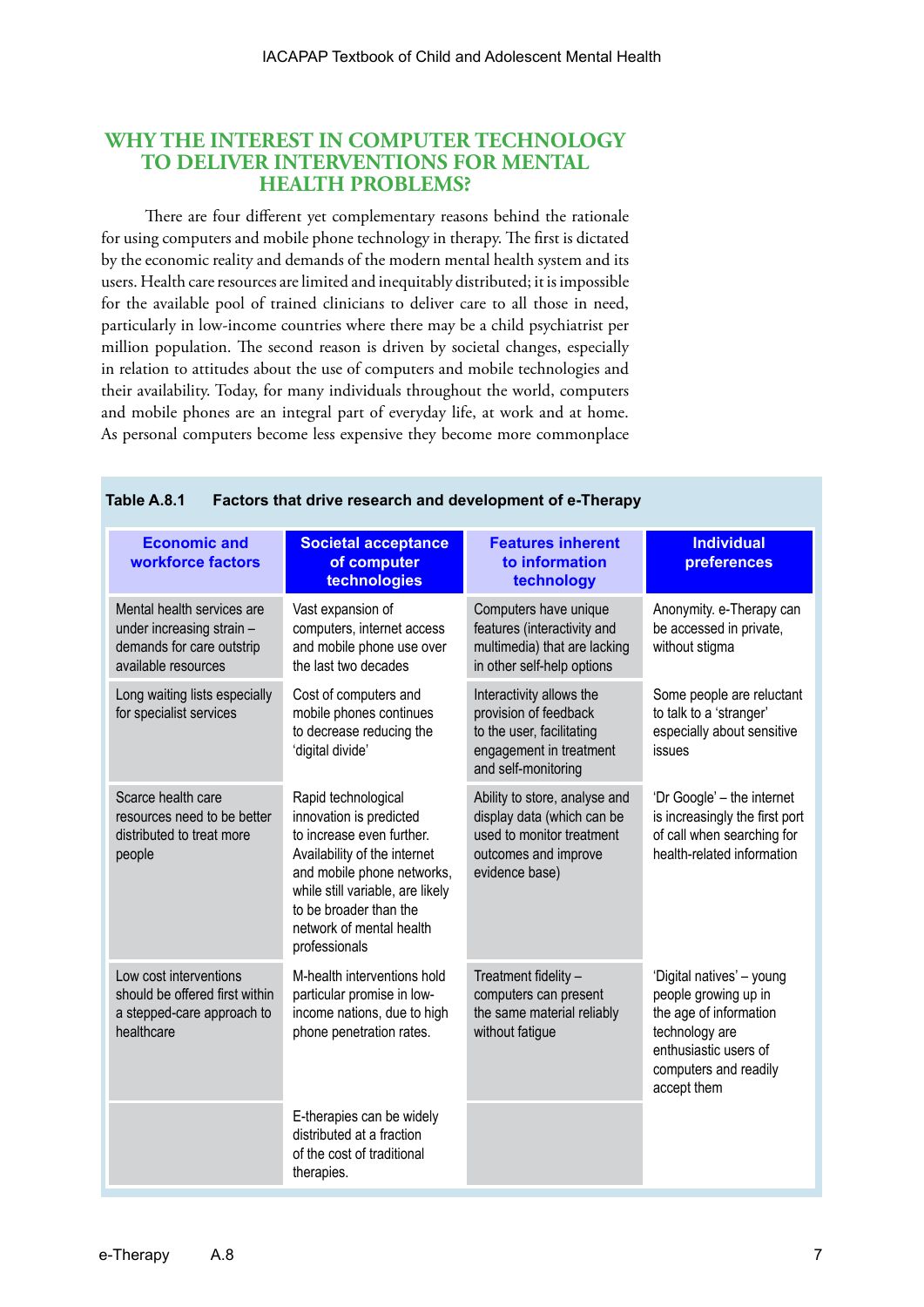in ordinary households. Mobile phones have become almost ubiquitous in the high-income countries but the rate of mobile phone ownership in low and middle-income countries is increasing rapidly and is already more than 50%. It is noteworthy also that the boundary between the traditional computers and mobile phones is becoming increasingly blurred. The third factor lies in features inherent to computer technology, with opportunities for delivering mental health interventions in ways vastly more engaging than traditional self-help approaches (e.g., self-help books). The final reason is due to individual preferences in how to use mental health support. Some of the common arguments used to support the introduction of e-Therapy are summarised in the Table A.8.1.

While the introduction of e-Therapy into healthcare has strong proponents, some remain skeptical about its potential to benefit clients and believe that it may lead to delays in appropriate care or may even cause harm. It would be unreasonable to assume that the use of computers in mental health is not without shortcomings or even major limitations. Some of the common arguments around the advantages and pitfalls of e-Therapy are given in Table A.8.2.

# **SPECTRUM OF THERAPIST INVOLVEMENT IN E-THERAPY**

e-Therapy interventions vary in the degree of therapist input. At one end are programs that are delivered as an adjunct to face-to-face therapy or which entail a large therapist involvement via a chat-room or email. In some programs,

# **Table A.8.2 Pros and cons of e-Therapy**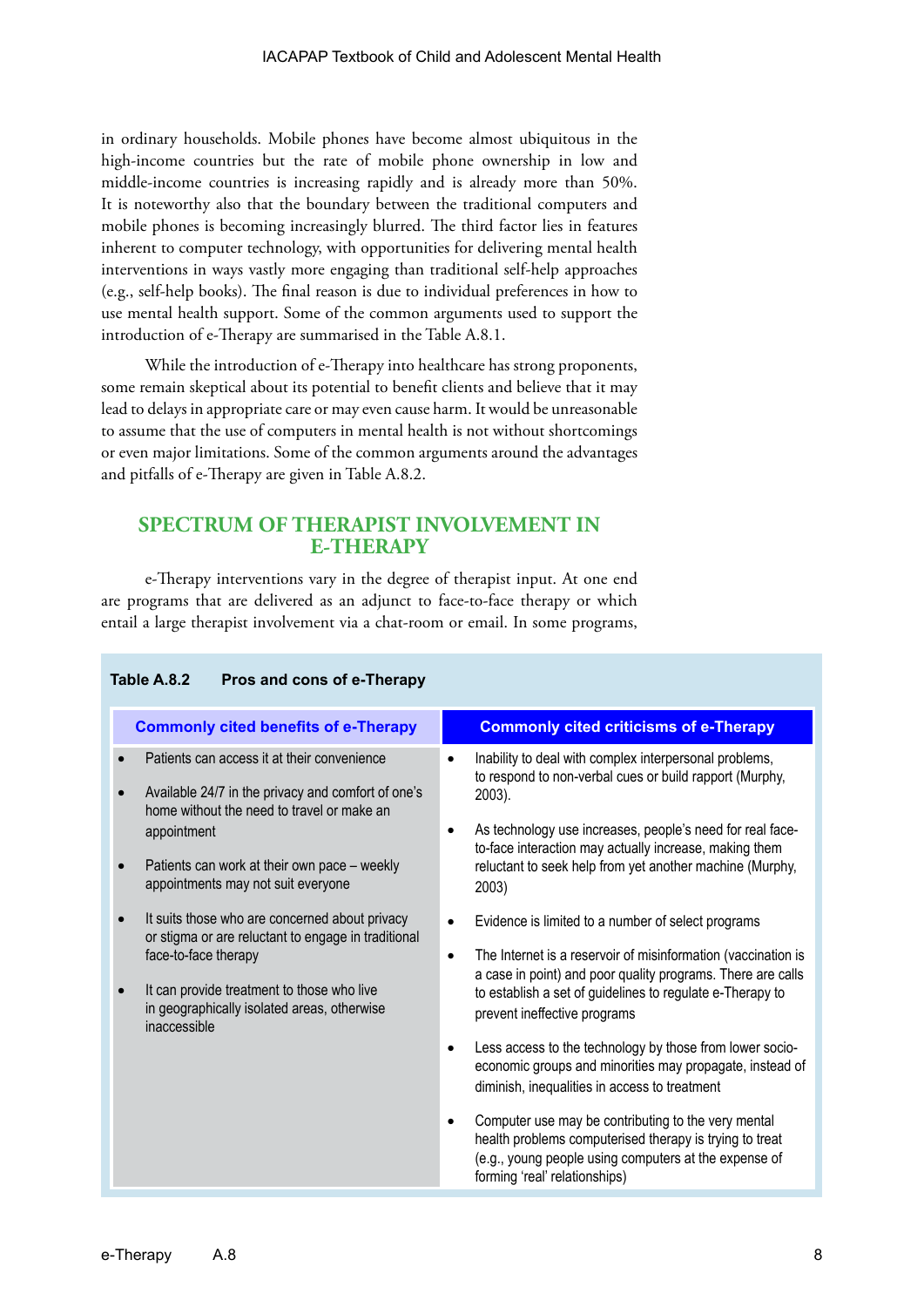

therapists' support is present but limited to emails or brief telephone calls (e.g. *BRAVE-ONLINE* (Spence et al, 2008)). At the other end of the continuum are the pure self-help or unassisted e-Therapy programs (see Table A.8.3).

# **SELF-HELP THERAPY** *VS.* **CLINICIAN-ASSISTED e-THERAPY**

Up to eighty percent of young people with depression do not get professional help (Fergusson et al, 1993). Therefore, it is important to facilitate people's access to free, effective e-Therapy, and many may choose to access it without clinical support. On the other hand, in day-to-day clinical practice, it may be desirable to provide the option of integrating e-Therapy with monitoring and additional support provided by a clinician, particularly at this early stage of development of e-therapies. Research suggests that supported e-therapies may be associated with lower dropout rates (Christensen et al, 2004b). Furthermore, oversight from a clinician is associated with greater efficacy. A meta-analysis of 12 RCTs of computerised psychological treatment for adult depression showed that e-Therapy with professional support is significantly more effective than unsupported programs (approximate effect sizes of 1.1 and 0.65 respectively (Andersson & Cuijpers, 2009)).

The decision about what level of therapist input is required in the provision of e-Therapy lies with the client and with the clinician. Even self-help e-Therapy programs can be used with clinical support or input if deemed appropriate for a given client. The clinician can ask the client to complete e-Therapy sessions at home and then discuss what has been learnt during a therapy session—not dissimilar to 'homework' tasks used in most CBT treatments. If less involvement is desired, clinicians can tell clients about various e-Therapy options and let them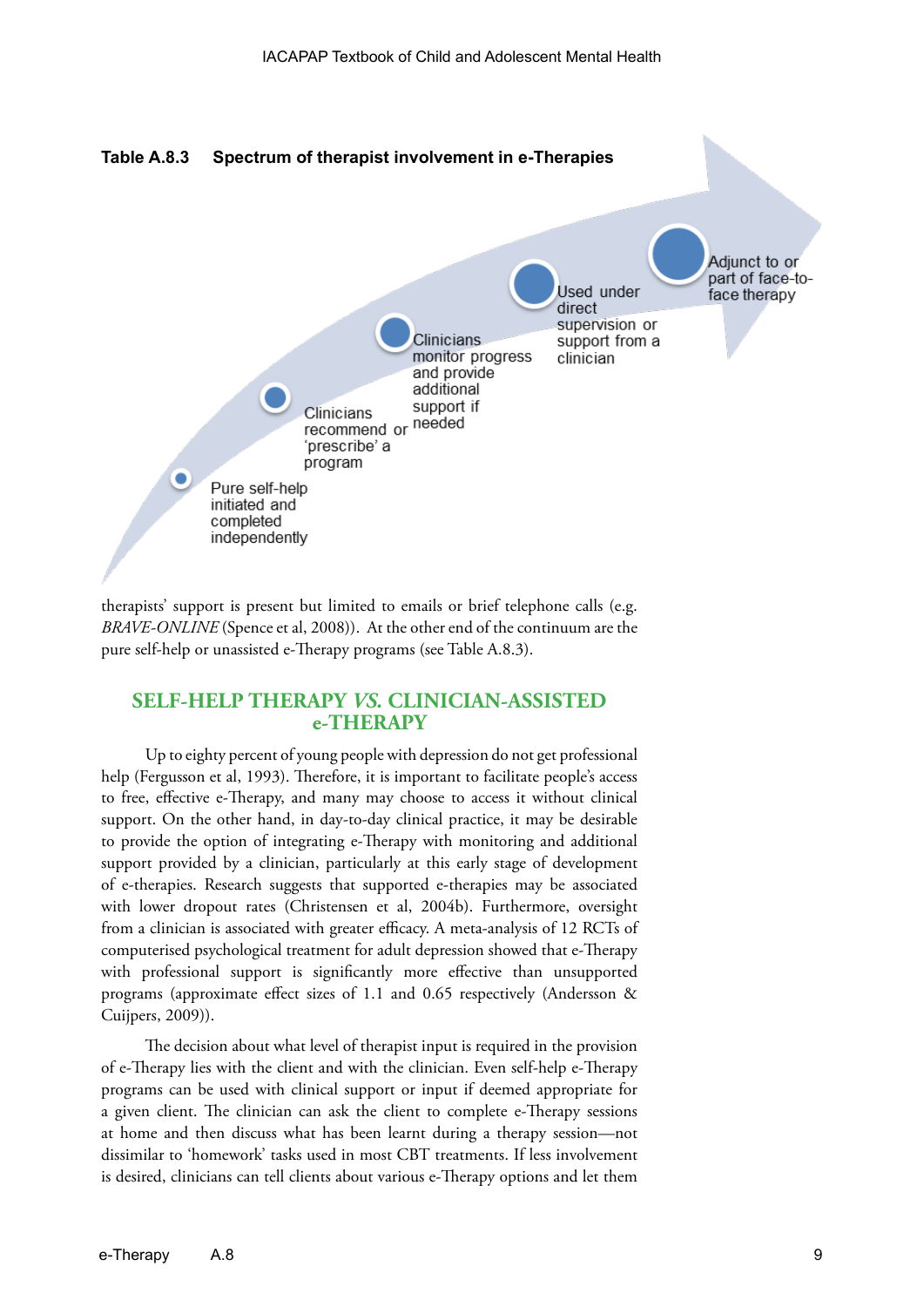decide which ones they want to try and then discuss their use of these programs at a follow-up appointment.

There are many other ways in which computers or mobile phones can be used to support the delivery of mental health interventions. Examples include simple things like texting or emailing reminders about upcoming appointments, sending messages that reinforce coping strategies discussed in the therapy session, prescribing homework that can be completed and monitored online (both by the client and therapist), asking the patient to rate mood or other symptoms etc.

# **e-THERAPY FOR CHILDREN AND ADOLESCENTS**

#### **Developmental Considerations**

The current generation of young people is growing up using computer and mobile technologies ('natives'), so it would seem obvious to design e-Therapy interventions for this population. However, research with this age group lags behind that of adult e-Therapy. The mean age of participants is in the range of 30-45 years in most studies (National Institute for Health and Clinical Excellence, 2005) and the vast majority of cCBT depression and anxiety programs appear to have been designed with an adult population in mind. Further, programs designed for adults may not be appropriate for, accepted by, or appealing to children and adolescents. E-Therapy programs for children and adolescents need to take into account developmental considerations in order to engage this audience successfully. For example:

- The content in adult programs is not likely to be suitable for children and adolescents. Matters relating to work performance or marital problems are likely to be inappropriate. Instead, issues should be more topical and relevant to young people's lives such as school performance, peer pressure, conflict with parents, dating and so forth
- Developmentally appropriate content should also be illustrated using child or adolescent role models and scenarios that reflect their lives
- Content should be presented using simple language without difficult expressions or jargon. Complex ideas (e.g., cognitive restructuring) should be simplified and applied to examples from young people's experiences
- The amount of text, duration and the number of modules need to ensure maximal engagement and to motivate a young person to complete the program
- Parental involvement may be an appropriate component in programs targeting children (see *BRAVE-ONLINE* below). Adolescents may want to choose whether they involve their parents or complete the program independently
- The *whole package* (stylistic design, imagery and features) needs to be designed to make it attractive to young people.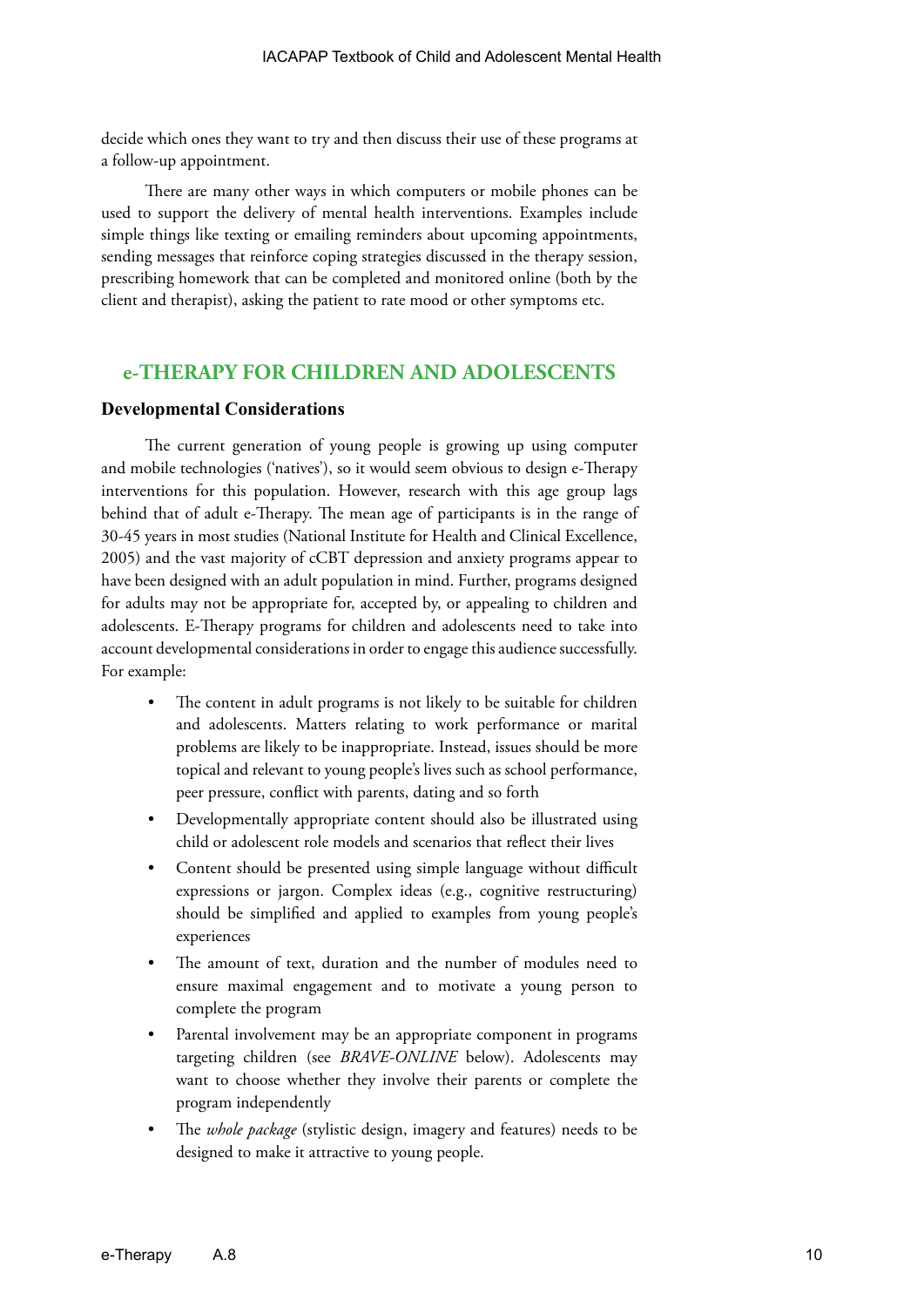#### *BRAVE-ONLINE*

*BRAVE-ONLINE*, which is not yet available to the public, is an internet CBT program for children and adolescents with anxiety (Spence et al, 2008). It has two versions, for children aged 7 to 12 and for adolescents aged 13 to 18. The program consists of 10 one-hour sessions for the young person (plus two booster sessions) and parallel sessions for parents (5-6 modules). The program includes text, colourful graphics, animation, sound effects, quizzes, games and interactive forms. To avoid activities being skipped, most exercises require a response before the next screen can be accessed. If a child or young person misses a session, the system sends out automatic reminders. The sessions can be accessed once a week.

*BRAVE-ONLINE* is a therapist-supported e-Therapy. Trained clinicians (referred to as *BRAVE trainers*) introduce themselves to the child or adolescent in the first week of the program by email or phone and explain how, from now on, they will be in contact with the family by email. The children or young people complete *BRAVE* in their own time and log the exercises and homework tasks completed on the website. The *BRAVE* trainers review these answers weekly and send weekly emails with encouragement and feedback. Mid-program, the therapist telephones the family to assist child and parent to create an appropriate exposure hierarchy (*BRAVE ladder*), which is then the focus of the remainder of the program. The therapist's time required is estimated at approximately 15-20 minutes per family.

The content is based on standard anxiety management CBT techniques including psycho-education, relaxation training, recognition of physiological symptoms of anxiety, cognitive strategies of coping self-talk, cognitive restructuring, graded exposure, problem solving, and self-reinforcement. Sessions for parents include strategies to empower them to help their child to implement anxiety management skills and deal with situations in which their child gets anxious.

*BRAVE-ONLINE* has been evaluated in two RCTs. In a study with 73 children aged 7-12 who were randomised to *BRAVE ONLINE* or to waiting list (March et al, 2009), immediately post-intervention, 30% of those treated by *BRAVE* no longer met criteria for their initial diagnosis compared to 10% of those on the waiting list, though the difference was not statistically significant.



Click on the image to access *BRAVE-ONLINE*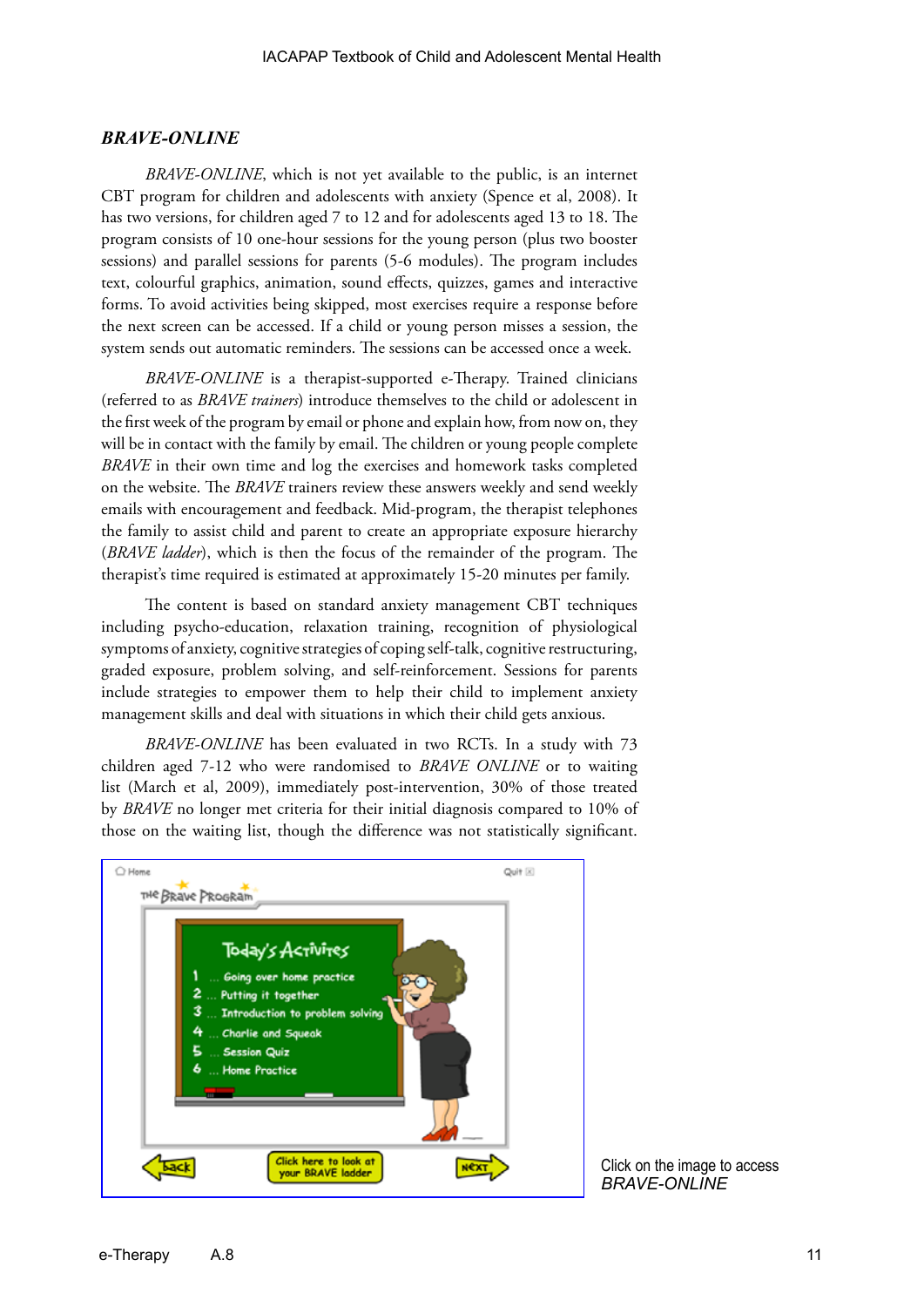At 6-month follow-up, 75% of *BRAVE-ONLINE* participants were no longer suffering from anxiety; however those previously on the waiting list were given an intervention and thus no longer assessed. At the 6-month follow-up, 72% of parents and 62% of children had completed all their sessions. The adolescent version of the program was tested with 115 clinically anxious adolescents aged 12 to 18 (Spence et al, 2011); 44 were allocated to *BRAVE-ONLINE*, 44 to an equivalent CBT face-to-face clinic treatment, and 27 were on a waiting list. The results showed that *BRAVE-ONLINE* was as effective as the face-to-face therapy and both groups outperformed the waiting list. 12 months after the therapy, 78% of the *BRAVE-ONLINE* group no longer met criteria for their principal anxiety diagnosis compared with 81% of those in the face-to-face therapy group. Adolescents rated *BRAVE-ONLINE* and face-to-face therapy equally, though parents rated clinic therapy slightly more favourably.

#### *SPARX*

*SPARX* is an e-Therapy program for adolescents experiencing mild to moderate depression. The program uses a 3-D fantasy gaming environment to deliver CBT. There are seven modules and each one takes about half an hour to complete. At the beginning and end of each module the user interacts, in the first person, with a character called *the Guide*, who provides psycho-education, assesses mood and sets and monitors real-life challenges, equivalent to homework. The user chooses and customizes an avatar (the graphical representation of the user) and is then transported to the *game world* to undertake interactive challenges to restore balance in a world plagued by negativity and infested with *GNATS* (Gloomy, Negative, Automatic Thoughts). Upon successfully completing each module, the user returns to *the Guide* who puts the skills learnt in the game world into a 'real life' context.

The program is designed to target depression but it includes a number of therapeutic techniques intended to treat symptoms of anxiety (as depression is



SPARX cast of characters

[Click on the image to to learn](http://www.sparx.org.nz/)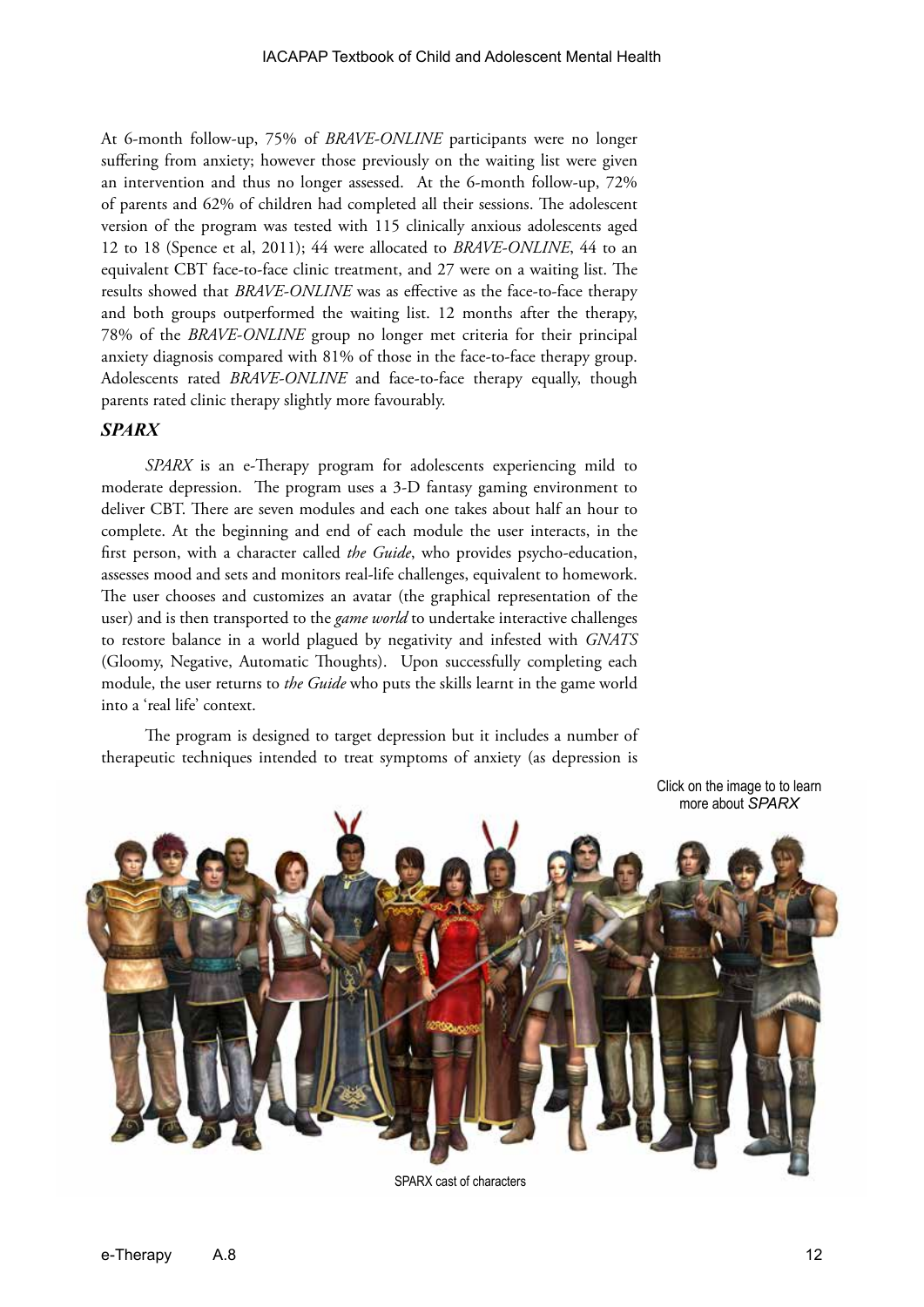frequently comorbid with anxiety). The program includes psycho-education about depression and teaches core CBT strategies, namely problem solving, relaxation exercises, learning to identify negative thinking, cognitive restructuring and social skills.

*SPARX* was originally developed in a CD-ROM form but it is being converted for online delivery in 2013. There will be two modes of delivery: unsupported (self-help) and *SPARX* monitored by a clinician (clinicians are able to 'prescribe' it and track progress). *SPARX* is not yet available to the public.

There have been two RCTs of *SPARX*. In a large trial including 187 depressed participants, 94 received *SPARX* and 93 were assigned to treatment as usual (which on average consisted of four sessions of face-to-face counseling) (Merry et al, 2012). *SPARX* was as effective as usual care in reducing symptoms of depression (interviewer- and self-rated), anxiety, hopelessness and improving quality of life. The program was safe and participants rated it favourably. The second study was a pragmatic randomised controlled trial with 32 adolescents who were excluded from mainstream education (Fleming et al, 2011). Twenty were randomised to complete *SPARX* immediately and 12 were assigned to a waiting list condition (those on waiting list were invited to complete *SPARX* after five weeks). *SPARX* was effective in reducing symptoms of depression (interviewer- and self-rated) and improvements were maintained at a 10-week follow-up.



As already highlighted, this is an emerging area of research, thus the number of high quality studies is small. Methodological shortcomings include lack of controlled trials, reliance on self-report, recruitment via advertisements and restrictive eligibility criteria. Nevertheless, a growing number of rigorous studies has been recently appraised in two systematic reviews (Calear & Christensen, 2010, Richardson et al, 2010). Calear and Christensen (2010) reviewed only internet-delivered interventions while the other review also included programs on stand-alone computers. Combined, the two reviews identified 12 studies with six interventions (two that target anxiety and four depression):

- *• BRAVE-ONLINE* (Spence et al, 2008) (anxiety)
- *• Cool Teens* (Cunningham et al, 2009) (anxiety)
- *• CATCH-IT* (Van Voorhees et al, 2009) (depression)
- *• MoodGYM* (https://moodgym.anu.edu.au) (Christensen et al, 2004a)
- *• Grip op je dip* online (Dutch: 'Master Your Mood') (Gerrits et al, 2007) (depression)
- *• Stressbusters* (Abeles et al, 2009) (depression).

Participants in these studies were aged from 7 to 25 years. The programs included treatment and selective, indicated and universal preventive interventions, were based largely on CBT principles and were delivered over 5-14 sessions. Four of the 12 studies were RCTs. None of the RCTs was of a computerised treatment of depression but two were RCTs of computer-assisted anxiety treatment. The



Click on the image to view a video clip about *SPARX*



Click on the image to access *Grip op je dip* online (in Dutch)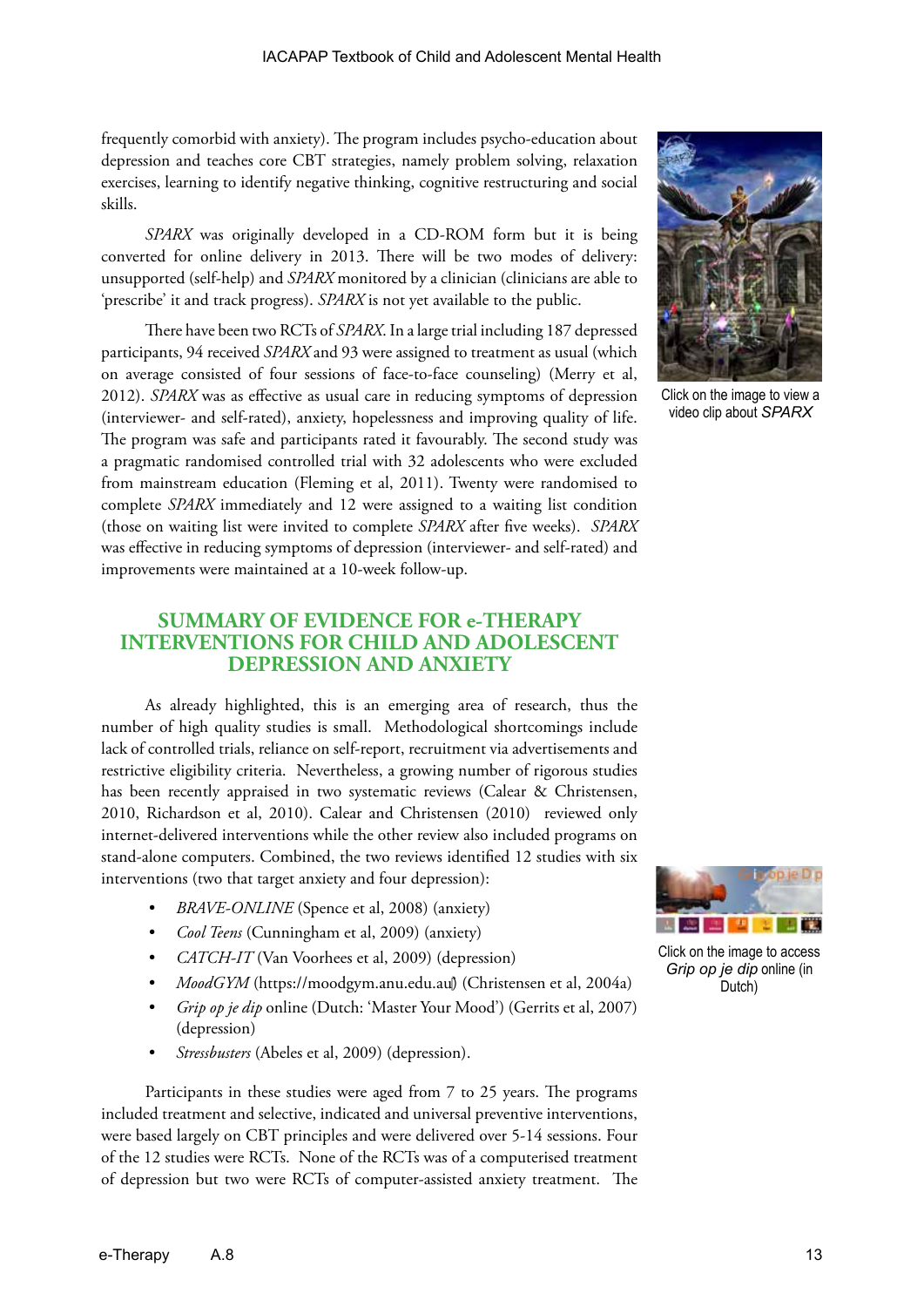studies ranged in size from case studies or pilot studies with small numbers of participants to large trials. Interventions were delivered in a variety of settings and the amount of therapist support varied from none to regular contact. Outcomes varied between interventions and neither of the reviews conducted a meta-analysis. However, Calear and Christensen (2010) listed the effect sizes, which ranged from 0.11 to 1.49 at post-intervention. The authors of both reviews concluded that, overall, there is emerging evidence supporting the effectiveness of computerand internet-delivered interventions for anxiety and depression in children and adolescents. The fact that programs vary in format and delivery method and yet produce consistently positive outcomes suggests that e-therapies can be versatile and offer an opportunity to successfully engage young people in the treatment or prevention of anxiety and depression.

Further research is needed to identify the most effective implementation model. Since these reviews were published, there have been more studies, including evaluations of a computerised version of *Think Good, Feel Good* (a manualised CBT program for children and adolescents) (Stallard et al, 2011, Attwood et al, 2012). Trials of *SPARX* (Merry et al, 2012; Fleming et al, 2011) have also been published showing that *gamification* may be an engaging and effective method to deliver e-Therapy. The field continues to grow and we expect to see more inventive programs and research to emerge.

### **DOES e-THERAPY STACK UP FINANCIALLY?**

Although development of a computer-assisted therapy is a complex and a costly undertaking, once developed, computer-assisted therapies are comparatively less expensive to deliver than face-to-face interventions. The cost-analysis studies to date show that e-therapies can be cost effective both by reducing therapist time and improving patient outcomes relative to usual care (McCrone et al, 2004, Cavanagh et al, 2006, Kaltenthaler et al, 2006). There are ongoing costs that need to be factored in such as license fees, hosting of websites (and any data that is being stored) and technical support. Additionally, computer programs and websites need to be frequently updated to remain up-to-date. This cost-benefit argument extends even further if we consider the ability to deliver beneficial effects to a great number of people even with a modestly effective e-Therapy intervention.

# **m-HEALTH INTERVENTIONS**

Implementation of e-therapies can be challenging in situations where access to computers or the internet is limited, or if the resources for computer software and hardware are severely restricted. This may be particularly true in the case of low and middle-income countries as well as in some rural or remote communities. This is where mobile phone technology offers a definitive advantage. There are several features that make mobile phones ideal to deliver innovative e-Health interventions in the developing world (Rashid and Elder, 2009):

- Portability and security users can take phones along to give them a sense of security
- Mobile phones use radio spectrum and do not depend on expensive infrastructure. Cell phone towers can be run by a generator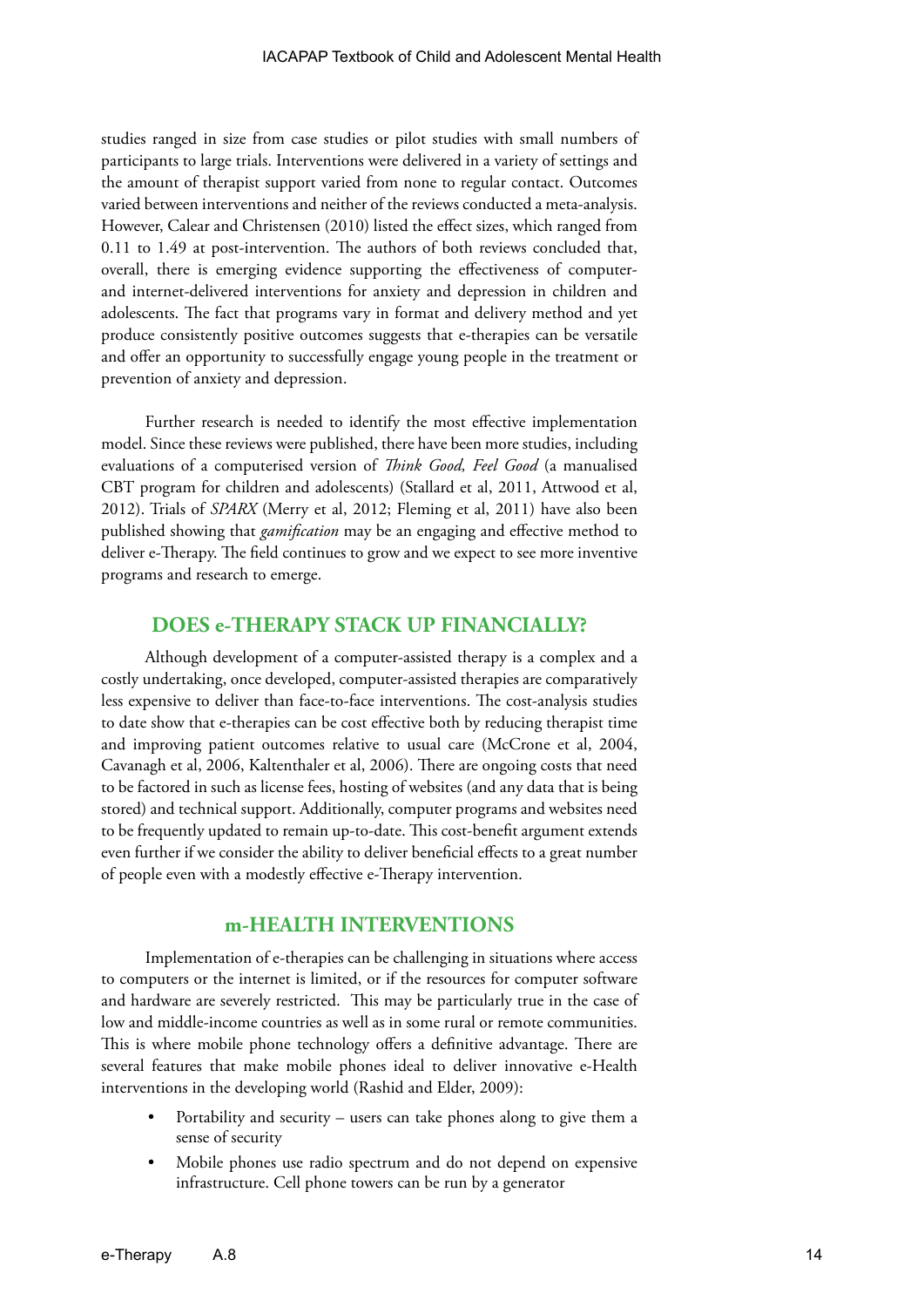

Mobile phones are ideal for delivering innovative e-Health interventions

- Mobile phones are relatively simple devices that do not require specialist knowledge from the user
- Mobile networks can be used to send data; and
- The mobile phone industry is highly competitive, driving the prices down.

It is not surprising that mobile phone ownership continues to grow around the world and there is a particularly rapid adoption of this technology in developing countries (World Health Organisation, 2011). Mobile phone networks are common in countries where access to telecommunications used to be restricted due to poor infrastructure. The number of mobile devices (many of these may be devices other than mobile phones such as tablets or portable music players) connected to the network is predicted to reach 50 *billion* by 2020. It is likely that the Internet will be predominantly accessed on mobile phones in the near future (Rainie & Anderson, 2008).

The cost of mobile phone handsets continues to drop. Mobile phones can be a fairly simple device capable of calling and texting but increasingly 'smartphones' are replacing the traditional handsets. Smartphones have a greater functionality as they offer access to wireless internet. There are now over a million applications ('apps') available for download for the different models of smart phones. 'Apps' are software applications, which can be installed on the smart phone to add a new function (program, game etc.). Many of the apps are free and others are relatively inexpensive. A large number of apps concern common health-related topics (e.g.,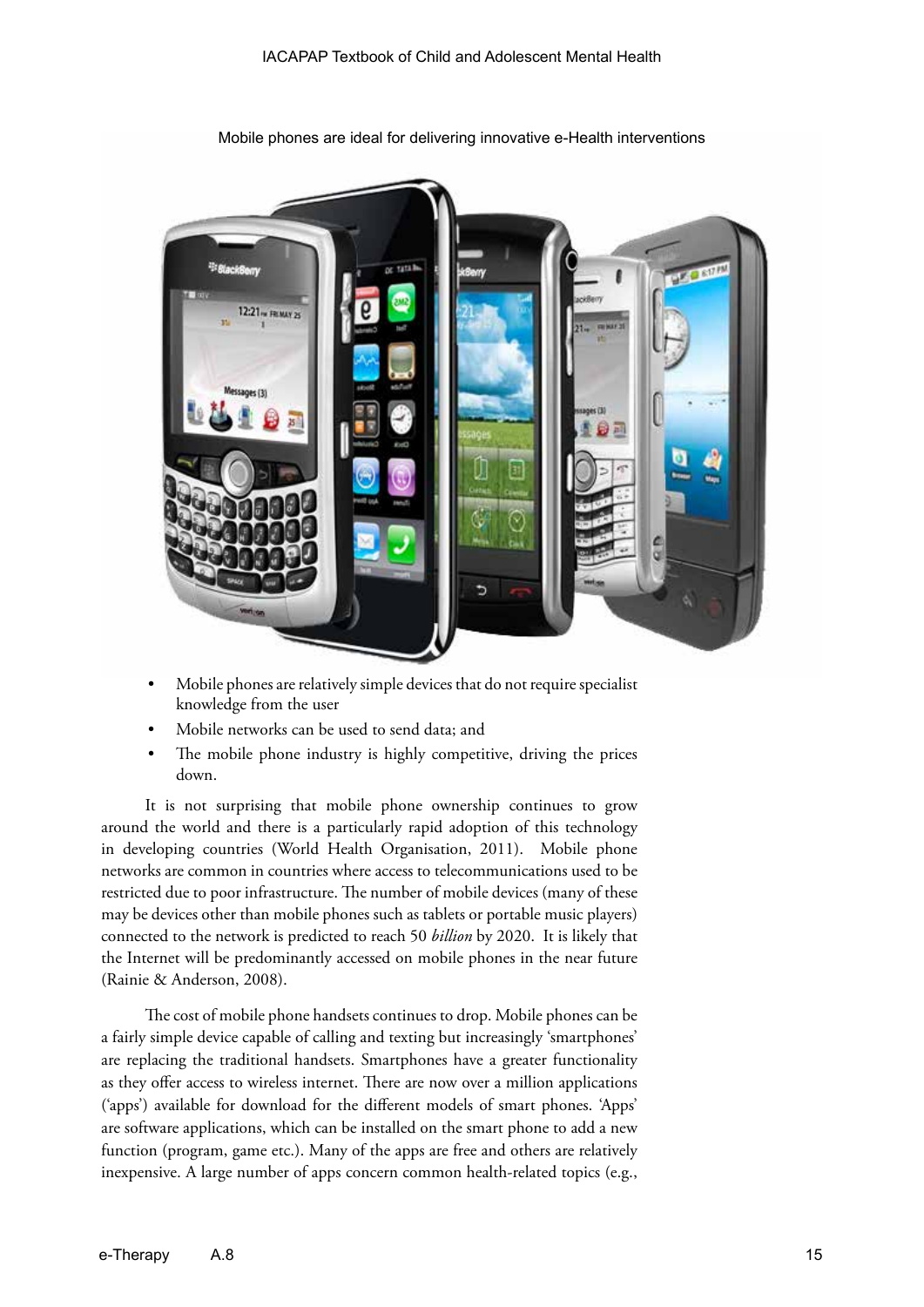diet, fitness, relaxation etc.). Therefore, it was only a matter of time before apps were used in m-Health interventions by researchers.

m-Health interventions vary in complexity from simple programs delivered as text messages (SMS), to multimedia (audio/video) messages which are displayed on the phone's screen, and through apps which allow an integration of internet content and other features. Text-based programs face the challenge of having to deliver messages in 160 characters (including spaces), although some telecommunication services allow stringing more than one message together. While text-based interventions are the least advanced, to date they have been the most widely adopted and least expensive (Cole-Lewis & Kershaw, 2010). Audio/video messages can be sent as a hyperlink that users can open on their internet-enabled phones (which do not have to be smart phones). This requires data transfer and there may be a cost to the user. Apps can take various forms, from simple standalone applications to complex programs that require ongoing internet connectivity, linking with social networks, and can include other features like Global Positioning System (GPS) tracking. Apps typically require touch-screen navigation.

An example of a m-Health intervention for young people is *MEMO* (Whittaker et al, 2012). *MEMO* is a multimedia CBT program designed to prevent depression in adolescents. It consists of two messages a day sent over nine weeks (outside of school hours). The messages are a combination of video (short film clips and animations) and text along with access to a simple internet site. The videos include brief appearances from 'celebrities' and a series of video diaries acted out by young actors with a continuing storyline. The website provides a summary of key messages and a downloadable relaxation video. The program is framed as 'living in a positive space' to avoid the potential stigma associated with terms such as mental health or depression. The program was evaluated in a large RCT with 855 high school students. The control group received a program matched for format, duration and intensity but which contained non-CBT messages (healthy nutrition, cyber safety and environmental awareness). The results about acceptability, adherence and perceived usefulness have been published (Whittaker et al, 2012). Over three-quarters of participants viewed at least half of the messages. Most (91%) in the intervention group reported they would recommend the program to a friend. More participants in the intervention group than in the control group said that *MEMO* helped them to be more positive, to get rid of negative thoughts, to relax, to solve problems, to have fun, and to deal with school issues. Results regarding the efficacy of the program have not yet been made available.

 Computerised interventions, previously only available online on personal computers, can be increasingly accessed on mobile devices (smart phones or tablets) extending the reach of e-Therapy and blurring the boundaries between eHealth and m-Health. For example, a cCBT intervention ('*The Get Happy Program*') was recently adapted for use on a mobile device (phone or iPad) (Watts et al, 2013). In a pilot trial, the mobile phone adaptation was compared with the computerdelivered program in 35 adults diagnosed with major depression. Both programs had six lessons and the same amount of therapist involvement. Participants in both groups experienced statistically significant improvements in depression symptoms after the intervention, which persisted at a 3-month follow-up.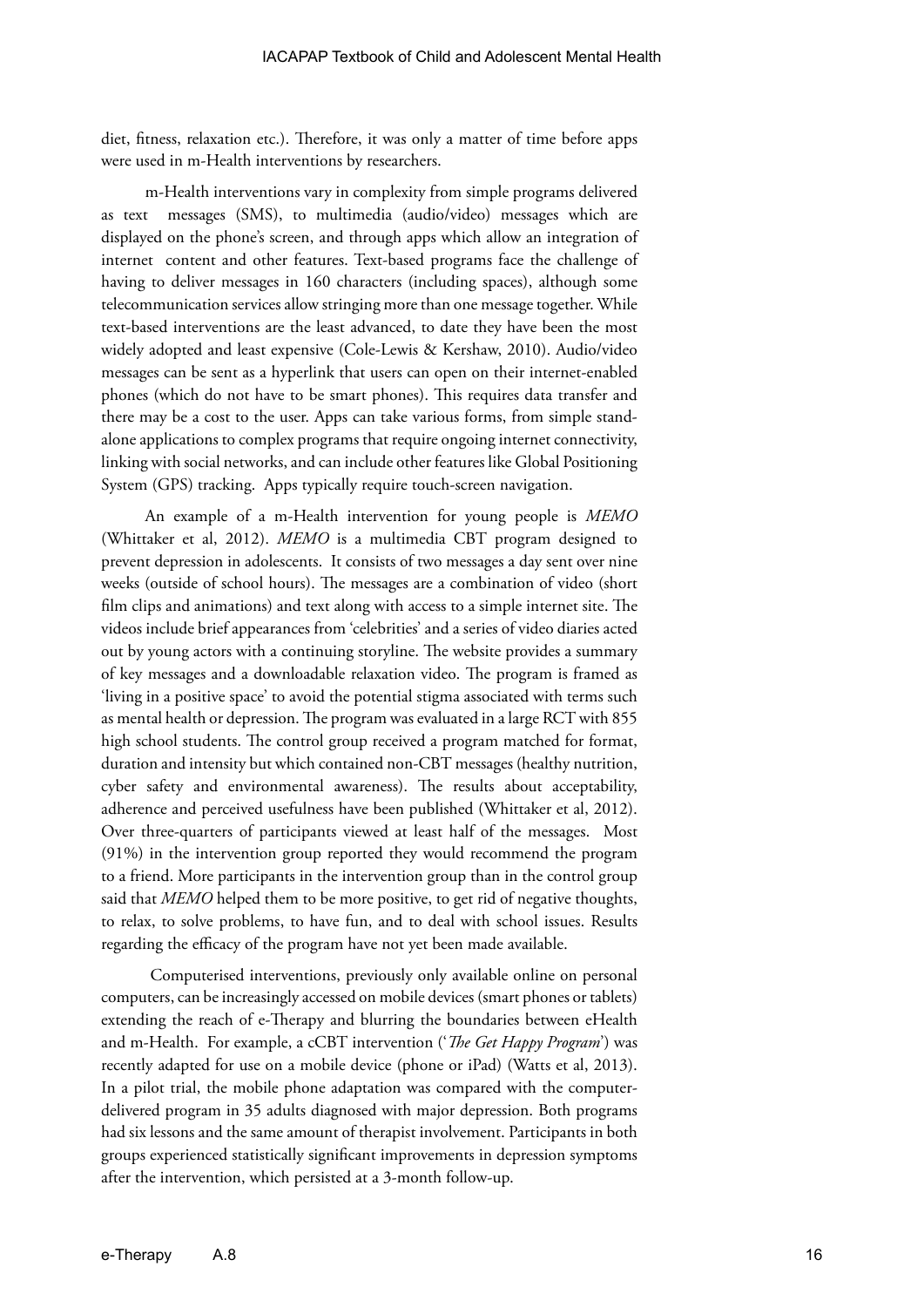Because mobile phones are devices that we carry with us most of the time, they offer an opportunity for real-time data collection. This may be beneficial to help people 'tune in' to their feelings or mood. '*myCompass*' is an app designed to help users track their symptoms of anxiety and depression (Harrison et al, 2011). Users then receive feedback based on their results along with contextual information about mental health and self-help strategies. The app is complemented with cCBT modules, which users can access on their personal computer. Fortyfour adult participants took part in a six-week pilot study to evaluate the program. Pre-post analysis showed significant improvement in stress, anxiety, depression, overall psychological distress and functional impairment.

There are a number of issues to consider when designing and delivering m-Health interventions (Boschen & Casey, 2008):

- Compatibility—not all mobile phones are alike. What works on one model, may not work on another (this does not apply to simple text/ SMS based interventions)
- Cost. Charges (for data, calling and text/SMS) vary between countries and networks. What may be inexpensive in one area, may be unaffordable elsewhere
- Mobile coverage may vary greatly between locations and there may be intermittent coverage that could potentially frustrate users and impede the success of an intervention
- Privacy and security. Consumers need to be assured the information they provide via mobile phone telecommunications is secure and cannot be accessed by anauthorised parties (Proudfoot et al, 2010).

#### *TXT2STOP*

*Txt2stop* is a personalised smoking cessation program delivered on mobile phone for people 16 years and older (Free et al, 2011). The program sends five messages a day for the first five weeks, followed by three messages a week for the next 26 weeks. The program includes motivational messages and behaviour-change techniques. The messages include positive feedback and highlight the benefits of quitting, how to quit and stay smoke-free, and the consequences of smoking. The messages also promote the use of a smoking cessation telephone helpline (available to the program's participants) and nicotine replacement therapy.

The program is personalized with an algorithm that takes into account demographic and other information collected from the users at the beginning, such as smoker's concern about weight gain. There is also an interactive component whereby people can text a pre-programmed keyword and receive specific advice. For example, when the user texts 'crave' this prompts messages that aim to distract and support a person during an episode of craving.

The program was trialed in the UK in a large RCT (Free et al, 2011) comparing it to a control program with text messages unrelated to quitting. 5,800 participants willing to quit took part. Participants in the *text2quit* group were more than twice as likely to quit—and remain tobacco free at 6 months—compared to the control group (11% vs. 5%; relative risk 2.20, 95% CI 1.80-2.68). The selfreported abstinence data was verified for 92% of the trial's participants and the researchers collecting and analyzing the data were blind to treatment allocation.

#### *TXT2STOP*

Examples of messages (Free et al, 2011):

— "This is it – QUIT DAY, throw away all your fags. TODAY is the start of being QUIT forever, you can do it"

— "Cravings last less than 5 minutes on average. To help distract yourself, try sipping a drink slowly until the craving is gone"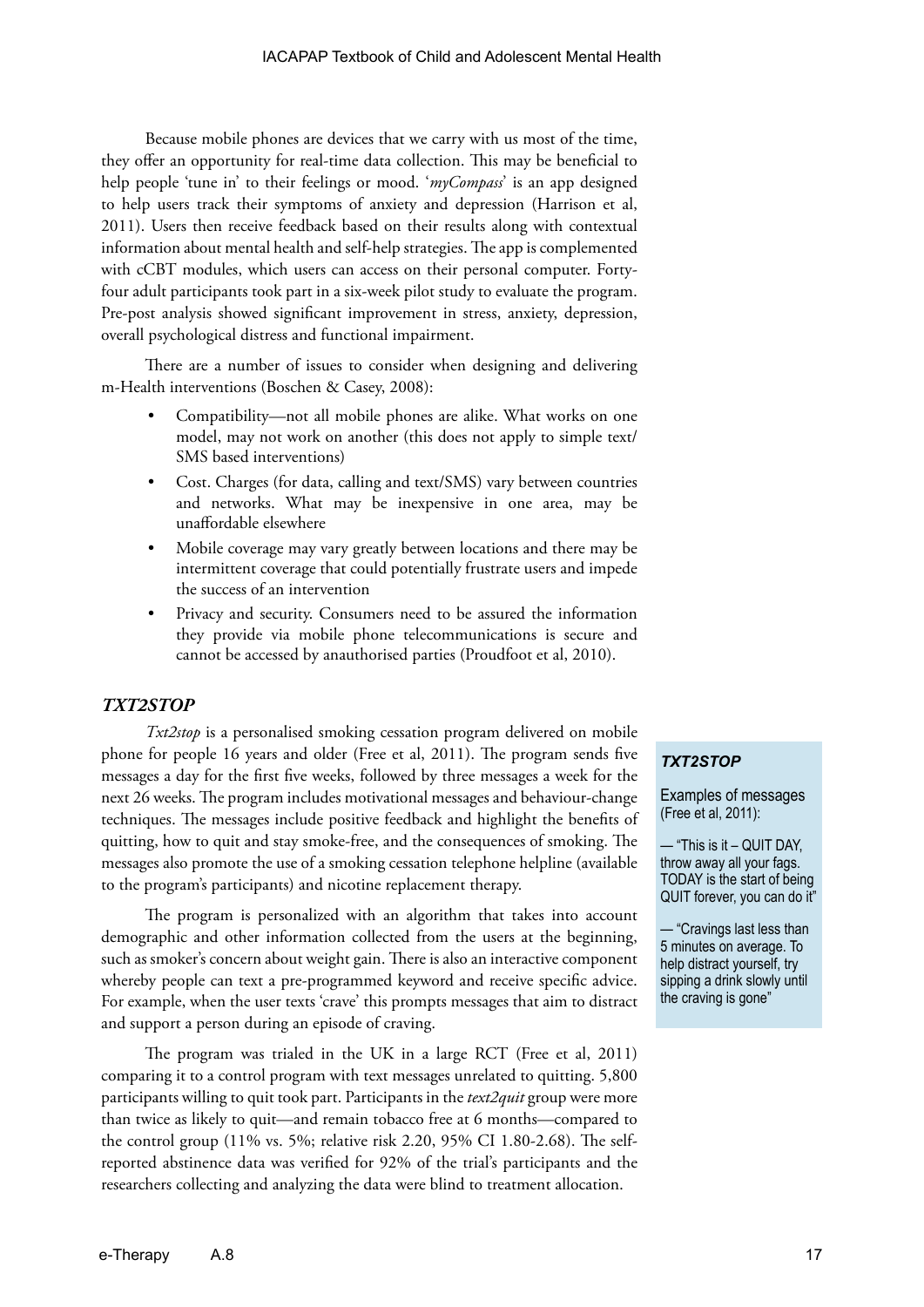| Table A.8.4                                              |                                              | Some of the better-known e-Therapy resources available online at no cost                                                                                                                     |                                                                                                                                      |                                                                                                                                                                                                               |
|----------------------------------------------------------|----------------------------------------------|----------------------------------------------------------------------------------------------------------------------------------------------------------------------------------------------|--------------------------------------------------------------------------------------------------------------------------------------|---------------------------------------------------------------------------------------------------------------------------------------------------------------------------------------------------------------|
| Name of the<br>program                                   | Click on the figure to<br>access the program | <b>Description</b>                                                                                                                                                                           | Target group                                                                                                                         | <b>Evidence of effectiveness</b>                                                                                                                                                                              |
| <b>MoodGYM</b>                                           | <b>Continued</b>                             | Uses text, graphics and interactive<br>CBT skills for people vulnerable to<br>depression and anxiety<br>exercises.                                                                           | evaluated in both adults and<br>Designed for adults but<br>Norwegian, Dutch and<br>Available in English,<br>adolescents.<br>Chinese. | with adolescents (O'Kearney<br>Christensen et al, 2006) and<br>et al, 2006; O'Kearney et al<br>efficacious in adults (e.g.,<br>Christensen et al, 2004a;<br>2009; Calear et al, 2009)<br>Has been shown to be |
| Living Life<br>to the Full                               | H<br>Looky Life to the Fat                   | Uses sound, text, video files and short<br>anxiety and depression using CBT<br>A life skills course that addresses<br>handouts. Moderated discussion<br>forums are available.<br>strategies. | <b>Adults</b>                                                                                                                        | An evaluation is said to be<br>underway.                                                                                                                                                                      |
| The Journal                                              |                                              | therapy, CBT and psychoeducation to<br>Program based on problem solving<br>help people overcome depression                                                                                   | Tailored to New Zealanders but<br>People over 16 years of age.<br>may be suitable for others.                                        | Evaluation is underway.                                                                                                                                                                                       |
| Health: A<br>parent's<br><b>Mental</b><br>Guide<br>Youth |                                              | cope with emotional problems such as<br>depression or anxiety in their child<br>information, skills, and support to<br>Designed to give parents the<br>Uses sound and text.<br>٠             | Adults (parents of children with<br>mental health problems).                                                                         | with their child's mental health<br>showed improved knowledge<br>One study (Deitz et al, 2009)<br>and self-efficacy in dealing<br>problems.                                                                   |
| Depression<br>Experience<br>Journal                      |                                              | Designed to help families cope with<br>narrative therapy and provides a<br>Based on psychoeducation and<br>having a child with depression.<br>supportive online community.                   | Adults (parents of children with<br>depression)                                                                                      | showed it was safe and useful,<br>A feasibility and acceptability<br>increased hope for recovery.<br>reduced social isolation and<br>study (Demaso et al, 2006)                                               |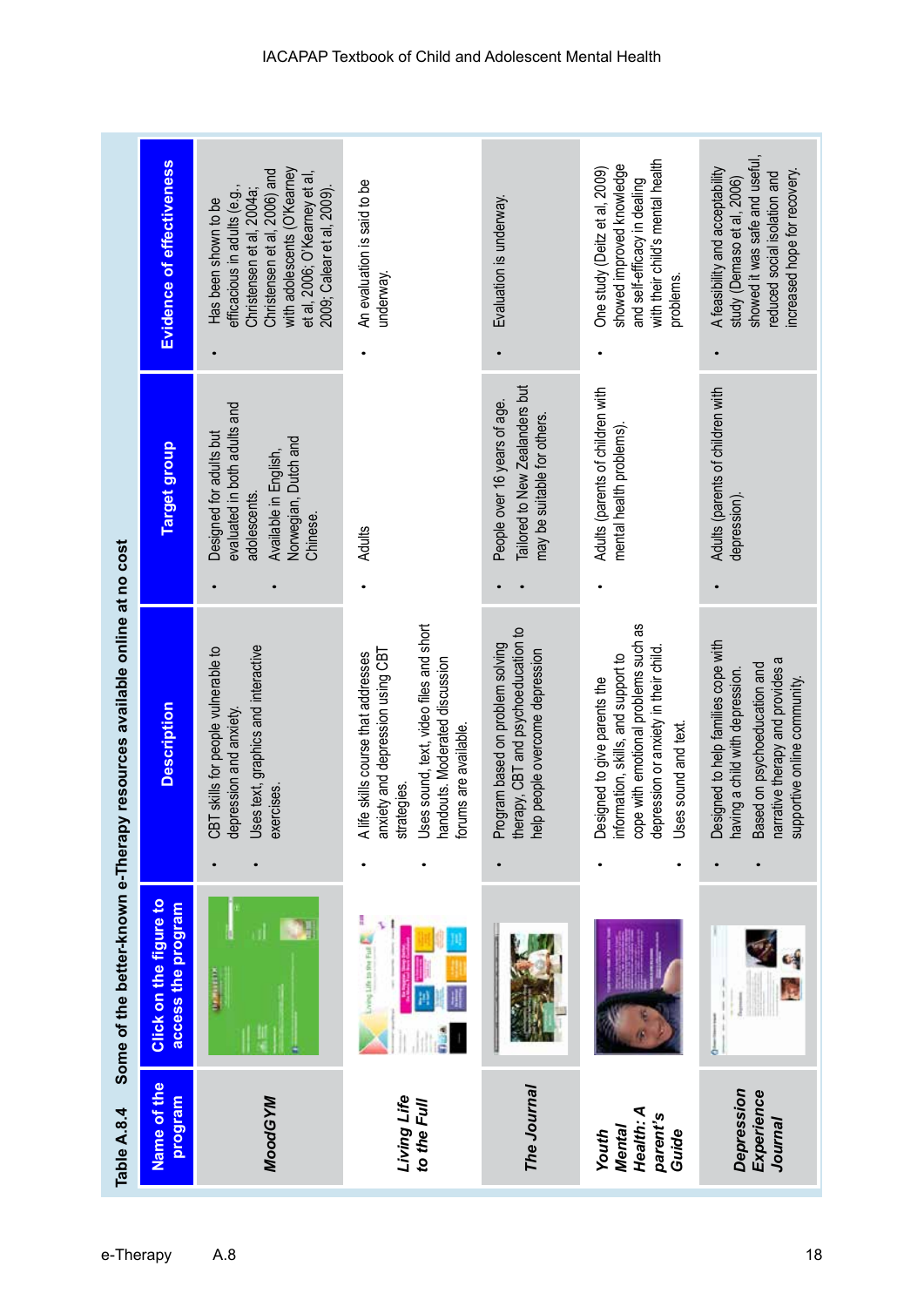|                                                                                         | <b>Evidence of effectiveness</b>                    |                                                                                                                                                                                                                                   | Evaluation is underway.                                                                                                                                                                                                                                                  |                                                                                                                                                                                                                                |
|-----------------------------------------------------------------------------------------|-----------------------------------------------------|-----------------------------------------------------------------------------------------------------------------------------------------------------------------------------------------------------------------------------------|--------------------------------------------------------------------------------------------------------------------------------------------------------------------------------------------------------------------------------------------------------------------------|--------------------------------------------------------------------------------------------------------------------------------------------------------------------------------------------------------------------------------|
|                                                                                         | Target group                                        | Tailored to New<br>Adolescents.<br>Zealanders.                                                                                                                                                                                    | Adults (may be suitable<br>for older adolescents)                                                                                                                                                                                                                        | Tailored for Australia<br>Adolescents.                                                                                                                                                                                         |
| Some of the better-known e-Therapy resources available online at no cost (continuation) | <b>Description</b>                                  | Provides information about depression,<br>to share experiences and connect with<br>aims to reduce stigma associated with<br>Includes a moderated message board<br>support for those experiencing it and<br>depression.<br>others. | depression, anxiety and worry, social<br>anxiety, divorce and separation, and<br>treatments and ways to manage or<br>Gives information about emotional<br>Includes five separate programs:<br>problems including their causes,<br>bereavement and loss.<br>prevent them. | A website with resources about positive<br>friendly format and is based on positive<br>mental health and allows user to share<br>The information is presented in a youth<br>their stories and find inspiration.<br>psychology. |
|                                                                                         | <b>Click on the figure to</b><br>access the program |                                                                                                                                                                                                                                   | Econox                                                                                                                                                                                                                                                                   | <b>C 4 0</b><br>s<br>B                                                                                                                                                                                                         |
| Table A.8.4                                                                             | Name of the<br>program                              | Lowdown<br>The                                                                                                                                                                                                                    | E-couch                                                                                                                                                                                                                                                                  | <b>Bite Back</b>                                                                                                                                                                                                               |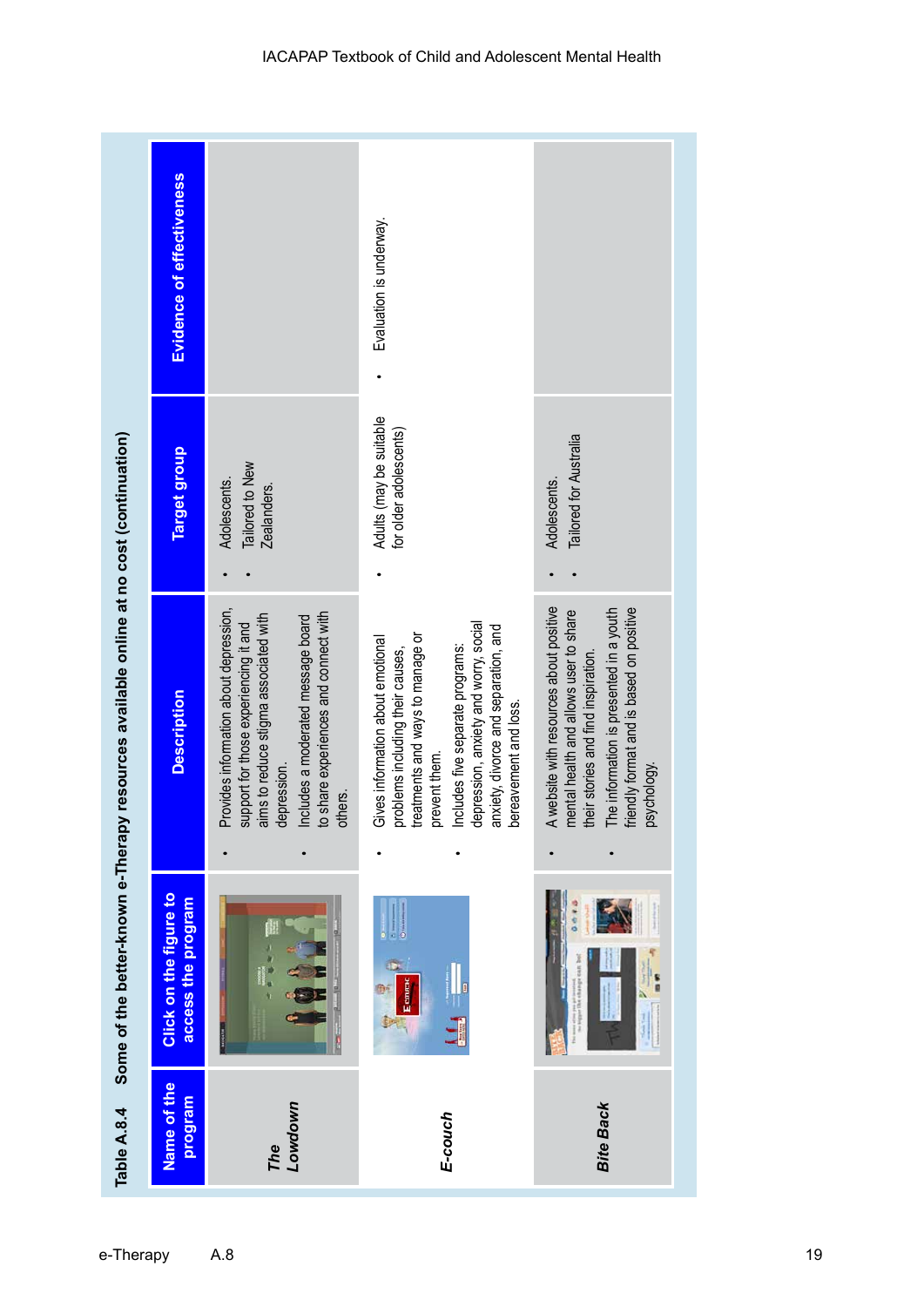The quit rate in the intervention group compares well to other traditional behavioural forms of supporting smokers wishing to quit. The researchers concluded that an intervention like *text2quit* is easy to scale up for national or international delivery though there may be some adaption and local evaluation required.

# **e-THERAPY AT YOUR FINGERTIPS**

There are numerous freely available e-Therapy programs for a range of problems on the internet. Most are self-help program designed for people to access and complete without therapist input. Some of the programs have undergone peer-reviewed research while many more are untested. As a clinician, you may be asked by your clients about e-Therapy or you might be interested in using it clinically yourself. It is important that when you search for e-Therapy programs, you establish its evidence base and then consider how suitable it will be for your client. A useful resource is '*Beacon'*, a site developed and managed by the Centre for Mental Health Research at the Australian National University (Christensen et al, 2010). The *Beacon* site provides users with a directory of e-health applications (websites, mobile applications and internet support groups), and includes reviews, expert ratings and user comments.

In Table A.8.4 we have listed some of the better-known e-Therapy programs targeting depression and anxiety that you can access free of charge. We have included programs which have been designed for adults but which may be appropriate for older adolescents—there are very few free programs for adolescents currently available online. We included programs which have been evaluated or which are currently undergoing research.

Also of note is '*Life Guide*', a resource developed at the University of Southampton. It allows researchers to easily and flexibly create and modify internet-delivered interventions. The software is open source and free. Users can also access examples of other peoples' interventions, upload their own programs and discuss them with the site's registered users. This initiative is an example of how online eHealth interventions may evolve in the future if ideas can be shared and international collaborations can be formed using digital media.

# **CONCLUSIONS**

Despite the promising results, widespread use of e-therapies has not become common in day-to-day practice. We expect significant development and research in this field in the near future. The tremendous potential of e-therapies can only be realised if rigorous research is carried out and if e-therapies continue to evolve taking advantage of the rapid technological advances. It is equally important to establish, through implementation studies, how best to use e-therapies in clinical practice. We need to determine what e-therapies are most appropriate for whom, what level of clinical input is required and when. Finally, e-therapies should complement rather than replace clinical assessment and care, particularly at the moderate to severe end of the clinical spectrum.



Click on the image to access the *Beacon* site that provides users with a directory of e-health applications (websites, mobile applications and internet support groups), and includes reviews, expert ratings and user comments.



Click on the image to access the *Life Guide* website.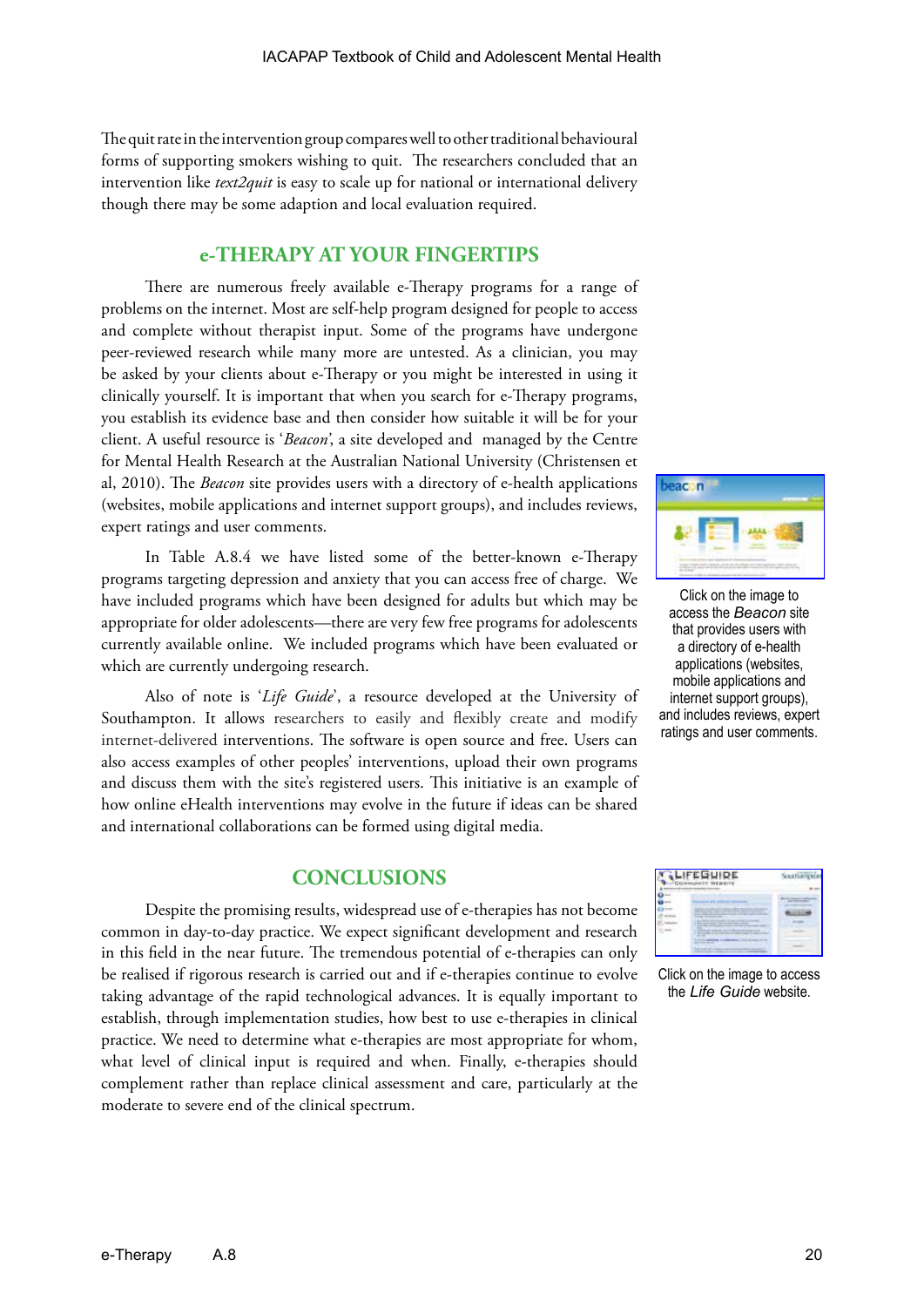# **REFERENCES**

- Abeles P, Verduyn C, Robinson A et al (2009). Computerized CBT for adolescent depression ("Stressbusters") and its initial evaluation through an extended case series. *Behavioural & Cognitive Psychotherapy,* 37:151-165.
- Amon KL, Cambell F (2008). Can children with AD/HD learn relaxation and breathing techniques through biofeedback video games? *Australian Journal of Educational & Developmental Psychology,* 8**:**72-84.
- Anderson CA (2004) An update on the effects of playing violent video games. *Journal of Adolescence,* 27:113-122.
- Andersson G, Cuijpers P (2009). Internet-based and other computerized psychological treatments for adult depression: a meta-analysis. *Cognitive Behaviour Therapy,* 38:196-205.
- Attwood M, Meadows S, Stallard P et al (2012). Universal and targeted computerised cognitive behavioural therapy (Think, Feel, Do) for emotional health in schools: results from two exploratory studies. *Child and Adolescent Mental Health*, 17:173-178.
- Bell C (2003). The Journey to the Wild Divine: user's manual. Boulder, Colorado.
- Boschen MJ, Casey LM (2008). The use of mobile telephones as adjuncts to cognitive behavioural psychotherapy. *Professional Psychology: Research and Practice,* 39:546- 552.
- Calear AL, Christensen H (2010). Review of internet-based prevention and treatment programs for anxiety and depression in children and adolescents. *The Medical Journal of Australia,* 192:S12-S14.
- Cavanagh K, Shapiro DA, Van Den Berg S et al (2006). The effectiveness of computerized cognitive behavioural therapy in routine care. *British Journal of Clinical Psychology,* 45**:**499-514.
- Childre D (2005). *Freeze-Frame 2.0 Manual*. Heartmath, Boulder Creek, California.
- Christensen H, Griffiths KM, Jorm AF (2004a). Delivering intervention for depression by using the internet: randomised controlled trial. *British Medical Journal,* 328:265-269.
- Christensen H, Griffiths KM, Korten AE et al (2004b). A comparison of changes in anxiety and depression symptoms of spontaneous users and trial participants of a cognitive behavior therapy website. *Journal of Medical Internet Research,* 6**:**e46.
- Christensen H, Griffiths KM, Mackinnon AJ et al (2006). Online randomized controlled trial of brief and full cognitive behaviour therapy for depression. *Psychological Medicine*, 36:1737-46.
- Christensen H, Murray K, Calear AL et al (2010). Beacon: a web portal to high-quality mental health websites for use by health professionals and the public. *The Medical Journal of Australia,* 192**:**S40-S44.
- Cole-Lewis H, Kershaw T (2010). Text messaging as a tool for behaviour change in disease prevention and management. *Epidemiological Review,* 32:56-69.
- Connolly TM, Boyle EA, Macarthur E et al (2012). A systematic literature review of empirical evidence on computer games and serious games. *Computers & Education,* 59**:**661-686.
- Cunningham MJ, Wuthrich VM, Rapee RMet al (2009). The cool teens CD-ROM for anxiety disorders in adolescents. *European Journal of Child & Adolescent Psychiatry,* 18:125-129.
- Deitz DK, Cook RF, Billings DW et al (2009). A web-based mental health program: reaching parents at work. *Journal of Pediatric Psychology,* 34**:**488-494.

Demaso DR, Eldridge MN, Kinnamon C et al (2006). Depression Experience Journal: A computer-based intervention for families facing childhood depression. *Journal of the American Academy of Child and Adolescent Psychiatry,* 45:158-165.

- Fergusson DM, Horwood JL, Lynskey MT (1993). Prevalence and comorbidity of DMS-III-R diagnoses in a birth cohort of 15 year olds. *Journal of the American Academy of Child & Adolescent Psychiatry,* 32:1127- 1134.
- Fleming T, Dixon R, Frampton C et al (2011). A Pragmatic Randomised Controlled Trial of computerized CBT (SPARX) for symptoms of depression among adolescents excluded from mainstream education. *Behavioural & Cognitive Psychotherapy,* 40**:**529-541.
- Free C, Knight R, Robertson S et al (2011). Smoking cessation support delivered via mobile phone text messaging (txt2stop): a single-blind, randomised trial. *Lancet,* 378:49-55.
- Gerrits RS, Van Der Zanden RAP, Visscher RFM et al (2007). Master your mood online: A preventive chat group intervention for adolescents. *Australian e-Journal for the Advancement of Mental Health,* 6:1-11.
- Harrison V, Proudfoot J, Wee PP et al (2011). Mobile mental health: Review of the emerging field and proof of concept study. *Journal of Mental Health,* 20:509-524.
- Kaltenthaler E, Brazier J, De Nigris E et al (2006). Computerised cognitive behaviour therapy for depression and anxiety update: a systematic review and economic evaluation. *Health Technology Assessment,*10.
- Kato PM, Cole SW, Bradlyn AS et al (2008). A video game improves behavioral outcomes in adolescents and young adults with cancer: A randomized trial. *Pediatrics,* 122:e305 -e317.
- Knox M, Lentini J, Cummings T S et al (2011). Game-based biofeedback for paediatric anxiety and depression. *Mental Health in Family Medicine*, 8:195-203.
- Law EF, Dahlquist LM, Sil S et al (2011). Videogame distraction using virtual reality technology for children experiencing cold pressor pain: the role of cognitive processing. *Journal of Pediatric Psychology,* 36**:**84-94.
- Lieberman DA (2006). What can we learn from playing interactive games? *In:* Vorderer P & Bryant J (eds.) *Playing Video Games: Motives, Responses, and Consequences.* Mahwah, New Jersey: Lawrence Erlbaum Associates.
- March S, Spence SH, Donovan CL (2009). The efficacy of an internet-based cognitive-behavioral therapy intervention for child anxiety disorders. *Journal of Pediatric Psychology,* 34**:**474-487.